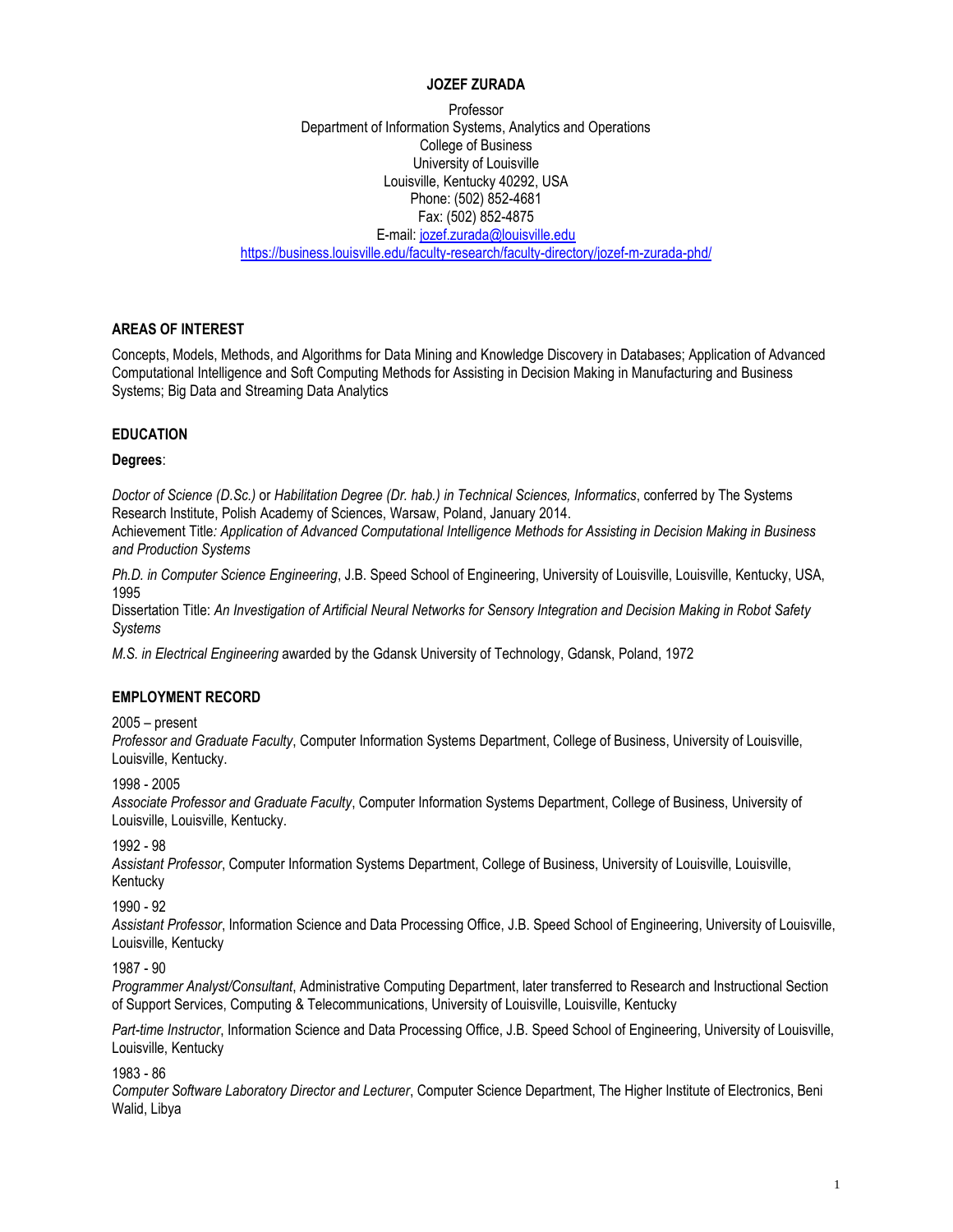1979 - 83

*Manager of the Software Development Department*, Institute of Mathematics Computer Center, University of Gdansk, Gdansk, Poland

The department was involved in computational support of course offerings and administrative functions of the Gdansk University, as well as in several major research grants. (Gdansk University is one of the largest universities in Poland and it offers a significant number of graduate programs.)

1972 - 79

*Scientific Programmer Analyst*, Institute of Mathematics Computer Center, University of Gdansk, Gdansk, Poland

### **VISITING APPOINTMENTS**

October 2014 – now *Professor*, WSB School of Banking, Gdansk, Poland

December 2011 – June 2012

*Adjunct Professor*, Department of Informatics, The Academy of Business in Dabrowa Gornicza, Dabrowa Gornicza, Poland

2007 (May – June)

*Visiting Research Faculty*, on sabbatical at School of Computer and Electrical Engineering, University of Alberta, Edmonton, Canada.

2007 (February – April)

*Visiting Research Fellow*, on sabbatical at School of Computer and Information Science, Edith Cowan University, Perth, Australia.

March 2006 – August 2007

*Visiting Professor*, Poznan University College of Business and Foreign Languages, Poznan, Poland.

1996 (Summer)

*Consultant*, U.S. Army, Directorate of Force Development, Fort Knox, Kentucky, USA.

### **PUBLICATIONS**

#### *JOURNAL ARTICLES*

- 1. Karwowski, W., Ostaszewski, K., and Zurada J., 1992, "Applications of the Catastrophe Theory in Modeling the Risk of Low Back Injury in Manual Lifting Tasks", *La Travail Humain*, (The Journal of French Ergonomics Society, in English), 55(3), 259-275.
- 2. Zurada, J., and Graham, J.H., 1995, "Sensory Integration in a Neural Network-based Real-time Robot Safety System", *International Journal of Human Factors in Manufacturing*, 3(5), 325-340.
- 3. Grobelny, J., Karwowski, W., and Zurada, J., 1995, Applications of Fuzzy-Based Linguistic Patterns for the Assessment of Computer Screen Design Quality", *International Journal of Human-Computer Interaction*, 7(3), 193-212.
- 4. Graham, J.H., and Zurada, J., 1996, "A Neural Network Approach to Safety and Collision Avoidance in Robotic Systems", *Journal of Reliability Engineering and System Safety*, 53, 327-338.
- 5. Zurada, J., Graham, J.H, and Karwowski, W., 1996, "An Application of an Artificial Neural Network for Decision Making in a Robot Safety System", *Journal of Intelligent and Fuzzy Systems*, 4(3), 177-191.
- 6. Ukita, A., Karwowski, W., Salvendy, G., L. WookGee, and Zurada, J., 1996, "Automatic Tuning of an Electronic Circuit Board using the Artificial Neural Network Approach", *Journal of Intelligent Manufacturing*, 7, 329-339.
- 7. Zurada, J., Karwowski, W., and Marras, W., 1997, "A Neural Network-Based System for Classification of Industrial Jobs with Respect to the Risk of Low Back Disorders", *Applied Ergonomics*, 28(1), 49-58.
- 8. Zurada, J., Karwowski, W., and Graham J.H., 1998, "Sensory Integration and Management of Uncertainty in Robot Safety Systems: A Review*", International Journal of Computer Integrated Manufacturing*, 11(3), 262-273.
- 9. Zurada, J., Foster, B.P., Ward, T., and Barker, R.M., Winter 1998-1999, "Neural Networks versus Logit Regression Models for Predicting Financial Distress Response Variables", *Journal of Applied Business Research*, 15(1), 21-29.
- 10. Zurada, J., and Srinivasan, S., 1999, "Business Applications Involving Neural Networks", *Transactions in International Information Systems*, No. 1, 85-98.
- 11. Zurada, J., Wright, A. L., Graham, J., 2001, "A Neuro-Fuzzy Approach for Robot System Safety", *IEEE Transactions on Systems, Man, and Cybernetics, Part C: Applications and Reviews*, 31(1), 49-64.
- 12. Zurada, J., and Zurada, M., 2002, "How Secure are "Good Loans: Validating Loan-Granting Decisions and Predicting Default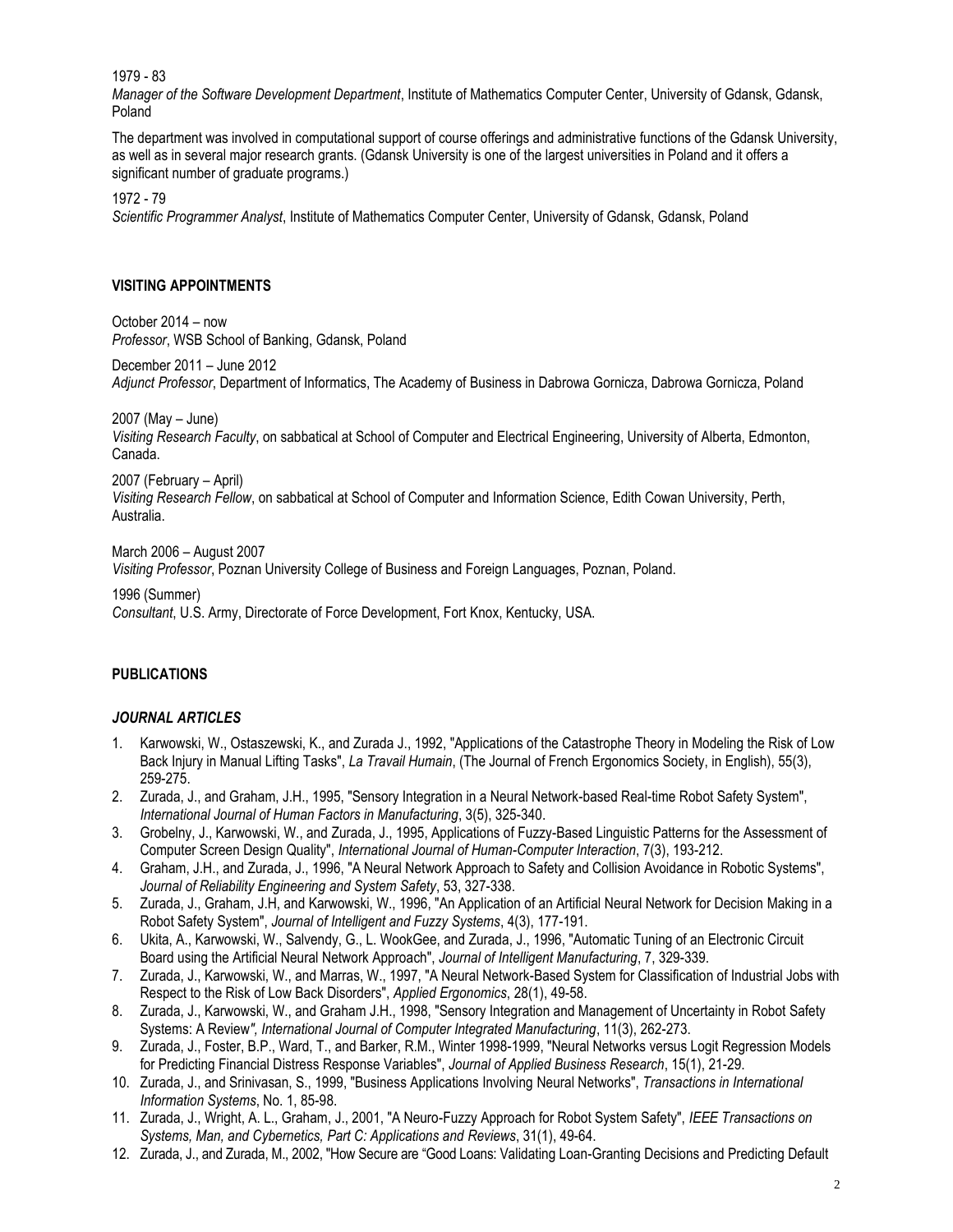Rates on Consumer Loans", *The Review of Business Information Systems*, 6(3), 65-83.

- 13. Paez, O., Dewees, J., Genaidy, Tuncel, S., A., Karwowski, W., and Zurada, J., 2004, "The Lean Manufacturing Enterprise: An Emerging Socio-Technological System Integration", *Human Factors and Ergonomics in Manufacturing*, 14(3), 285-306.
- 14. Zurada, J., Karwowski, W., and Marras, W., 2004, "Classification of Jobs with Risk of Low Back Disorders by Applying Data Mining Techniques", *Occupational Ergonomics*, 4(4), 291-305.
- 15. Zurada, J., and Lonial, S., 2005, "Comparison of the Performance of Several Data Mining Methods for Bad Debt Recovery in the Healthcare Industry", *Journal of Applied Business Research*, 21(2), 37-53.
- 16. Zurada, J., Levitan, A., and Guan, J., 2006, "Non-conventional Approaches to Property Value Assessment", *Journal of Applied Business Research*, 22(3), 1-14.
- 17. Zurada, J., and Barker R.M., 2007, "Using Memory-Based Reasoning for Predicting Default Rates on Consumer Loans", *Review of Business Information Systems*, 11(1), 1-16.
- 18. Zurada, J., 2007, "Rule Induction Methods for Credit Scoring", *Review of Business Information Systems*, 11(2), 11-21.
- 19. Kemelgor, B., Sussman, L., Kline, J., and Zurada, J., 2007, "Who Are the Difficult Employees? Psychopathological Attributions of Their Co-Workers", *Journal of Business & Economics Research*, 5(10), 47-62.
- 20. Zurada, J., and Lam, P. C., 2008, "A Preliminary Investigation of Decision Tree Models for Classification Accuracy Rates and Extracting Interpretable Rules in the Credit Scoring Task: A Case of the German Data Set", *Review of Business Information Systems*, 12(3), 45-53.
- 21. Pedrycz, W., Rai, P., and Zurada, J., 2008, "Experience-Consistent Modeling for Radial Basis Function Neural Networks", *International Journal of Neural Systems*, 18(4), 279-292.
- 22. Guan, J., Zurada, J., and Levitan, A., 2008, "An Adaptive Neuro-Fuzzy Inference System Based Approach to Real Estate Property Assessment", *Journal of Real Estate Research*, 30(4), 395-421.
- 23. Zurada, J., 2010, "Does Feature Reduction Help Improve the Classification Accuracy Rates? A Credit Scoring Case Using a German Data Set", *Review of Business Information Systems*, 14(2), 35-39.
- 24. Zurada, J., 2010, "Optimization Problems and Genetic Algorithms", *Review of Business Information Systems*, 14(3), 5-9.
- 25. Foster, B.P., Zurada, J., and Barney, D., 2010, "Could Decision Trees Help Improve Farm Service Agency Lending Decisions?", *[Academy of Information and Management Sciences Journal](http://www.alliedacademies.org/Public/Journals/JournalDetails.aspx?jid=10)*, 13(1), 69-91.
- 26. Zurada, J., and Karwowski, W., 2011, "Knowledge Discovery through Experiential Learning from Business and Other Contemporary Data Sources: A Review and Reappraisal", *Information Systems Management*, 28(3), 258-274.
- 27. Zurada, J., Levitan, A., and Guan, J., 2011, ["A Comparison of Regression and Artificial Intelligence Methods in a Mass](http://aux.zicklin.baruch.cuny.edu/jrer/papers/abstract/forth/accepted/jrer_151(091004R3).htm)  [Appraisal Context"](http://aux.zicklin.baruch.cuny.edu/jrer/papers/abstract/forth/accepted/jrer_151(091004R3).htm), *Journal of Real Estate Research,* 33(3), 349-387.
- 28. Zurada, J., 2012, "Does Replacing/Removing Missing Values Improve the Models' Classification Performances, *International Journal of Management* & *Information Systems*, 16(3), 215-220.
- 29. Zurada, J, 2012, "Classifying the Risk of Work Related Low Back Disorders Due to Manual Material Handling Tasks", *Expert Systems with Applications*, 39(12), 11125-11134.
- 30. Foster, B.P, and Zurada, J., 2013, "Loan Defaults and Hazard Models for Bankruptcy Prediction", *Managerial Auditing Journal*, 28(6), 516-541.
- 31. Shi, D., Zurada, J., and Guan, J., 2013, "An Adaptive Neuro-Fuzzy Inference System for Predicting the Risks of Low Back Disorders Due to Manual Material Lifting Jobs", *Expert Systems with Applications*, 40(14), 5490-5500.
- 32. Zurada, J., 2013, "An Investigation of the Effect of Variable Reduction on Classification Accuracy Rates of Consumer Loans", *Review of Business Information Systems*, 17(4). 135-140.
- 33. Guan, J., Shi, D., Zurada, J., and Levitan, A., 2014, "Analyzing Massive Data Sets: An Adaptive Fuzzy Neural Approach for Prediction, with a Real Estate Illustration", *Journal of Organizational Computing and Electronic Commerce*, 24(1), 1-19.
- 34. Zurada, J., Kunene, N., and Guan, J., 2014, "The Classification Performance of Multiple Methods and Datasets: Cases from the Loan Credit Scoring Domain", *Journal of International Technology and Information Management*, 23(1), 57-82.
- 35. Shi, D., Guan, J., Zurada, J., and Levitan, A.S. 2015, "An Innovative Clustering Approach to Market Segmentation for Improved Price Prediction", *Journal of International Technology and Information Management*, 24(1), 15-32.
- 36. Olszak, C.M., and Zurada, J., 2015, "Information Technology Tools for Business Intelligence Development in Organizations", *Polish Journal of Management Studies*, 12(1), 132-142.
- 37. Shi, D., Zurada, J., Guan, J., and Goyal, S., 2015, "Semi-supervised Learning as an Approach to Improving Data Classification – An Illustration of Bad Debt Recovery in the Healthcare Industry", *Journal of International Technology and Information Management*, 24(4), 1-24. (**Keynote paper)**.
- 38. Shi, D., Guan, J., Zurada, J., Lopez-Vargas, J., and Maria del Carmen Cabrera Loayza, 2017, "A Fuzzy Neural Approach with Multiple Models to Time-dependent Short Term Power Load Forecasting Based on Weather", *International Journal of Multimedia and Ubiquitous Engineering*, 12(1), 1-16, [http://www.sersc.org/journals/IJMUE/vol12\\_no1\\_2017.php](http://www.sersc.org/journals/IJMUE/vol12_no1_2017.php)
- 39. Shi, D., Guan, J., Zurada, J., and Manikas, A. 2017, "A Data-Mining Approach to Identification of Risk Factors in Safety Management Systems", *Journal of Management Information Systems*, 34(4), 1-28.
- 40. Shi, D., Zurada, J., Karwowski, W., Guan, J., and Çakit, E., 2019, "Batch and Data Streaming Classification Models for Detecting Adverse Events and Understanding the Influencing Factors", *Engineering Applications of Artificial Intelligence*, 85,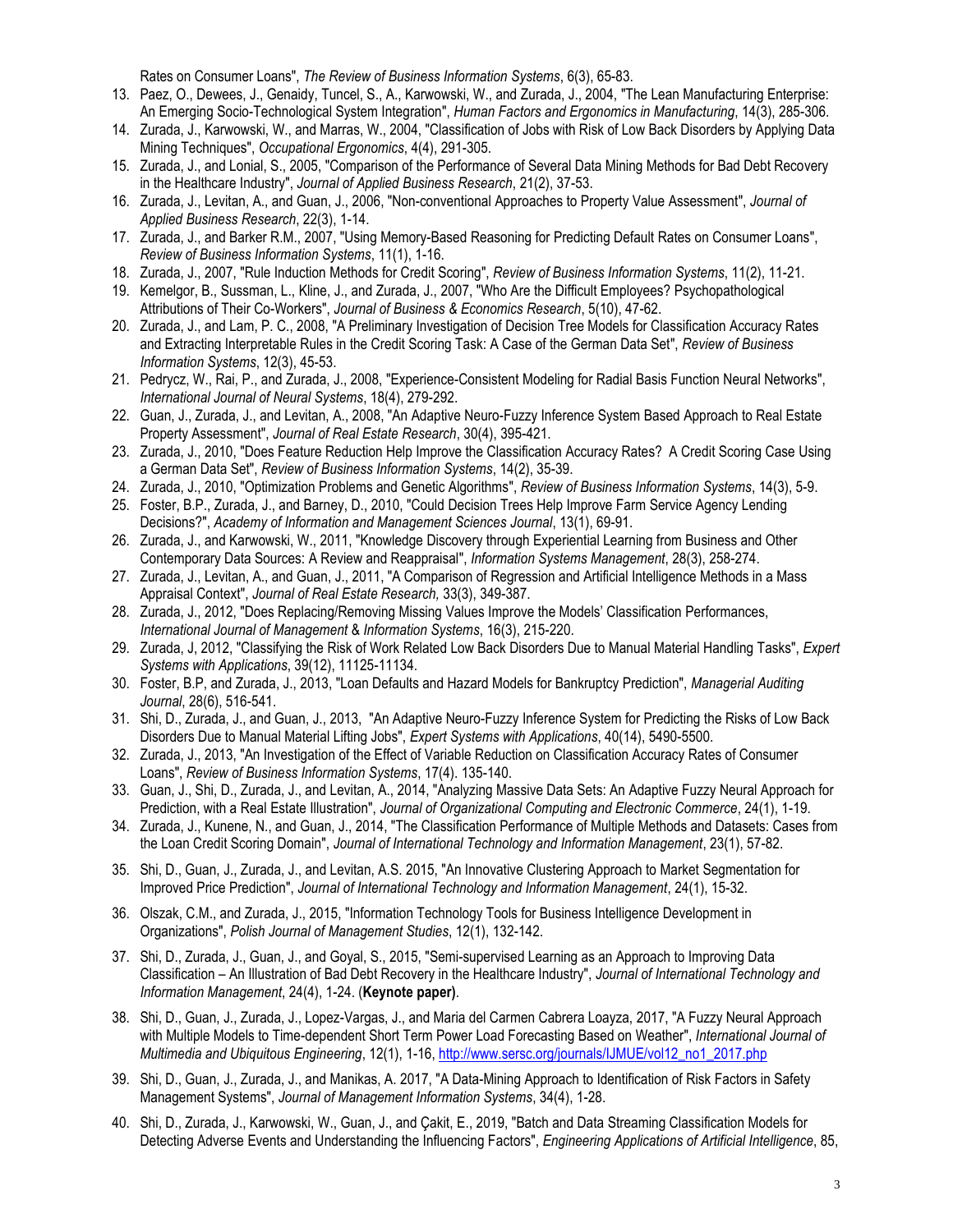72-84.

- 41. Olszak, C., and Zurada, J., 2020, "From the Special Issue Editors", *Information Systems Management*, 37(3), 184-185.
- 42. Olszak, C., and Zurada, J., 2020, "Big Data in Capturing Business Value", *Information Systems Management*, 37(3), 240- 254.
- 43. Fiok, K., Karwowski, W., Gutierrez-Franco, E., Davahli, M. R., Wilamowski, M., Ahram, T., Al-Juaid, A., and Zurada, J., 2021, "Text Guide: Improving the Quality of Long Text Classification by a Text Selection Method Based on Feature Importance", *IEEE Access*, Vol. 9, 105439-105450.
- 44. Olszak, C., Zurada, J., and Cetindamar, D. 2021, "Business Intelligence & Big Data for Innovative and Sustainable Development of Organizations", *Information Systems Management*, 38(4), 268-269.
- 45. Shi, D., Guan, J., Zurada, J., and Levitan, A, 2021, "Predicting Home Sale Prices: A Review of Existing Methods and Illustration of Data Stream Methods for Improved Performance", *WIREs: Data Mining and Knowledge Disco*very. Published Online, Oct 18 2021. [https://doi.org/10.1002/widm.1435.](https://doi.org/10.1002/widm.1435)

### *REFEREED JOURNAL ARTICLES SUBMITTED FOR REVIEW OR IN PROGRESS*

- 1. Shi, D., Zurada, J., Guan, J., Goyal, S., and Karwowski, W. "A Data Stream Approach to Predicting Risk: An Incremental Learning Model", To be submitted to *Decision Sciences* or *Journal of Management Information Systems*.
- 2. Shi, D., Li, Z., Cao, S., Guan, J., Manikas, A., and Zurada, J. *"*Prediction of Construction Safety Accidents Based on Ontology". In preparation for submission to *Data Mining and Knowledge Discovery*.

### *BOOKS*

- 1. Abramowicz, W., and Zurada, J., (Eds.), 2001, *Knowledge Discovery for Business Information Systems*, Kluwer Academic Publishers, Boston, 431 pages.
- 2. Kantardzic, M., and Zurada, J. (Eds.), 2005, *Next Generation of Data Mining Applications*, Wiley/IEEE Press, 671 pages.

# *BOOK CHAPTERS*

- 1. Karwowski, W., and Zurada, J., 1997, "Software and Computers: Hybrid Automated Systems", *International Labor Office Encyclopedia of Occupational Health and Safety*, (International Labor Office, Geneva, Switzerland), pp. 58.36-58.41.
- 2. Zurada, J., Foster, B.P., and Ward, T.J., 2001, "Investigation of Artificial Neural Networks for Classifying Levels of Financial Distress of Firms: The Case of an Unbalanced Training Sample", in *Knowledge Discovery for Business Information Systems*, W. Abramowicz and J. Zurada (Eds.), Kluwer Academic Publishers, Boston, pp. 397-424.
- 3. Zurada, J., 2002, "Data Mining Techniques in Predicting Default Rates on Customer Loans", in *Databases and Information Systems II*, H-M. Haav, A. Kalja (Eds), Kluwer Academic Publishers, pp. 285-296. (This is a slightly revised version, with mainly editorial changes, of the article from point 18 on page 6.)
- 4. Kantardzic, M., and Zurada, J., 2005, "*Trends in Data Mining Applications: From Research Labs to Fortune 500 Companies*" in *Next Generation of Data Mining Applications*, M. Kantardzic, and J. Zurada, (Eds), IEEE Press/Wiley, pp. 1- 13.

### *ARTICLES IN EDITED BOOKS & EDITED CONFERENCE PROCEEDINGS*

- 1. Karwowski, W., Hancock, P., Zurada, J., and Ostaszewski, K., 1991, "Risk of Low Back Overexertion Injury Due to Manual Load Lifting in View of the Catastrophe Theory", Designing for Everyone, Y. Queinnec and F. Daniellou (Eds.), Taylor and Francis, London, pp. 66-68.
- 2. Grobelny, J., Cysewski, P., Karwowski, W., and Zurada. J., 1992, "APOLIN: A 3-Dimensional Ergonomic Design and Analysis System", *Computer Applications in Ergonomics, Occupational Safety and Health*, M. Mattila, W. Karwowski, (Eds.), North-Holland, pp. 129-135.
- 3. Karwowski, W., Zurada, J., Marras, W., and Gaddie, P., 1994, "A Prototype of the Artificial Neural Network-Based System for Classification of Industrial Jobs with Respect To Risk of Low Back Disorders", *Advances in Industrial Ergonomics and Safety VI*, F. Aghazadeh (Ed.), Taylor & Francis, London, pp. 19-22.
- 4. Graham, J.H., Karwowski, W., Parsaei, H., and Zurada, J., 1994, "Concurrent Engineering for Enhancing Worker Safety in Robotic Workcells", *Advances in Agile Manufacturing*, P. Kidd and W. Karwowski (Eds.), IOS Press, Amsterdam, pp. 79-82.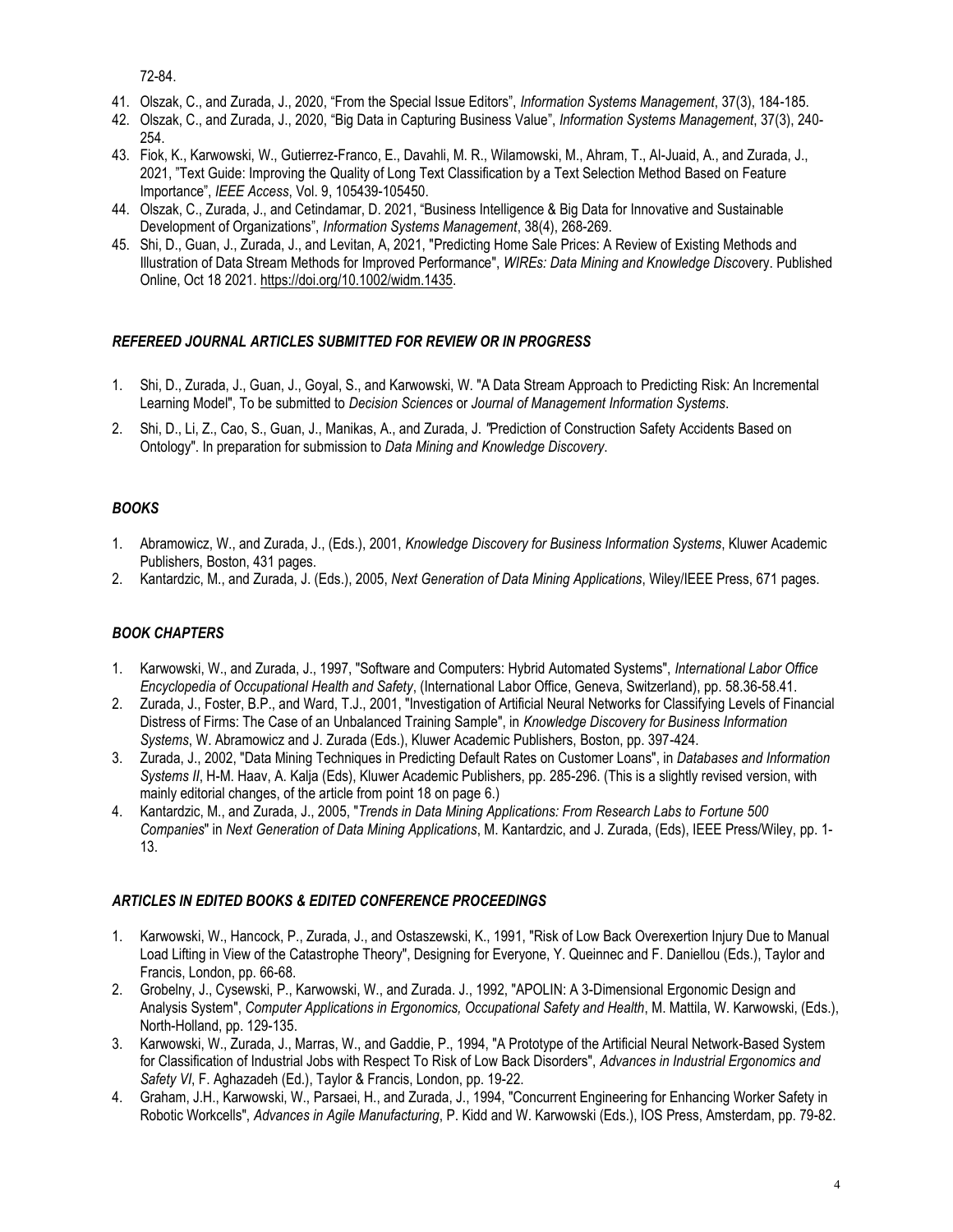- 5. Zurada, J., and Graham, J.H., 1995, "A Neural Network Detection Unit for a Robot Safety System", *Intelligent Engineering Systems through Artificial Neural Networks*, C.H. Dagli, M. Akay, C.L.D. Chen, B.R. Fernandez, and J. Ghosh (Eds.), ASME Press, 5, pp. 879-884.
- 6. Zurada, J., Karwowski, W., and Wright, A., 1996, "A Fuzzy Logic-based Detection Unit for a Robot Safety System", *Manufacturing Agility and Hybrid Automation - I*, R.J. Koubek and W. Karwowski (Eds.), The IEA Press, pp. 580-583.
- 7. Zurada, J., and Wright, A., 1996, "A Comparison of the Neural Network- and Fuzzy Logic-Based Decision Unit for a Robot Safety System", *Intelligent Engineering Systems Through Artificial Neural Networks*, C.H. Dagli, M. Akay, C.L.D. Chen, B.R. Fernandez, and J. Ghosh (Eds.), ASME Press, 6, pp. 209-214.
- 8. Zurada, J., and Ifeacho, P., 1996, "Artificial Intelligence: Neural Networks and Expert Systems in Business Decision Making and Forecasting", *Proceedings of the Fifth International Conference on Information Systems Development, Methods & Tools, Theory & Practice*, S. Wrycza, and J. Zupancic (Eds.), pp. 633-636, September, Gdansk, Poland.
- 9. Zurada, J., Foster, B.P., Ward, T.J., and Barker, R.M., 1997, "A Comparison of the Ability of Neural Networks and Logit Regression Models to Predict Levels of Financial Distress", *Methods and Tools, Theory and Practice*, W. Wojtkowski, G. Wojtkowski, J. Zupancic, S. Wrycza (Eds.), Plenum Press, New York, pp. 291-295.
- 10. Gorska, E., and Zurada, J., 1997, "A Flexible Computer Systems for Ergonomic Diagnosis*", In Design of Computing Systems: Cognitive Considerations*, G. Salvendy, M.J. Smith and R.J. Koubek (Eds.), Elsevier Publishers, pp. 679-682.
- 11. Zurada, J., and S. Srinivasan, 1998, "Expert Systems and Neural Networks: Business Applications", *Business Information Systems '98*, W. Abramowicz (Ed.), Akademia Ekonomiczna, Poznan, Poland, pp. 327-339.
- 12. Zurada, J., 1999, "Developing a Neural Network Application", *Evolution and Challenges in System Development*, J. Zupanczic, W. Wojtkowski, G. Wojtkowski, and S. Wrycza (Eds.), Kluwer Academic/Plenum Publishers, New York, pp. 595- 605.
- 13. Salam, A., and Zurada, J., 1999, "Consumers As Investors: Investor Psychology and the Case of the Internet Industry", *Proceedings of the Americas Conference on Information Systems*, W. D. Haseman and D.L. Nazareth (Eds.), Association for Information Systems, Milwaukee, Wisconsin, August, pp. 535-537. (**The track best paper award**).
- 14. Zurada, J. and Salam, A., 1999, "Data Mining Using Neural Networks and Statistical Techniques: A Comparison", *Systems Development Methods for Databases, Enterprise Modeling, and Workflow Management,* W. Wojtkowski, W.G. Wojtkowski, S. Wrycza, and J. Zupanczic (Eds.), Kluwer Academic/Plenum Publishers, New York, pp. 299-312.
- 15. Zurada, J., and Salam, A., 2000, "Fuzzy Logic Model of Consumers as Internet Industry Investors", in *Electronic Commerce: The End of the Beginning - the Proceedings of the 13th Bled Electronic Commerce Conference*, S. Klein, B. O'Keefe, J. Gricar, and M. Podlogar (Eds.), Bled, Slovenia, June, pp. 544-555.
- 16. Zurada, J., Foster, B.P., and Ward, T.J., 2001, "Artificial Neural Networks in Predicting a Dichotomous Level of Financial Distress for Uneven Training and Testing Samples", In *Contemporary Trends in Systems Development*, (M.K. Sein, B.E. Munkvold, T. U. Ørvik, , W. Wojtkowski, G. Wojtkowski, J. Zupancic, and S. Wrycza (Eds.), Kluwer Academic/Plenum Publishers, New York, pp. 175-182.
- 17. Zurada, J., 2002, "Comparison of the Performance of Several Data Mining Techniques for Loan-Granting Decisions", In *New Perspectives on Information Systems Development: Theory, Methods, and Practice*, G. Harindranath, W.G. Wojtkowski, J. Zupancic, Duska Rosenberg, W. Wojtkowski, S. Wrycza, and J.A. Sillince (Eds.), Kluwer Academic/Plenum Publishers, New York, pp. 439-448.
- 18. Zurada, J. , 2002, "Data Mining Techniques in Predicting Default Rates on Customer Loans", *Proceedings of the 5th International Baltic Conference, Baltic DB&IS'2002, Databases and Information Systems*, Hele-Mai Haav and Ahto Kalja (Eds.), Tallinn, Estonia, June 3-6, 2002, pp. 177-188.
- 19. Zurada, J., 2002, "Management of Uncertainty Using Neural Networks", *Proceedings of the 9th International Conference on Neural Information Processing (ICONIP'02)*, Lipo Wang, Jagath C. Rajapakse, Kunihiko Fukushima, Soo-Young Lee, and Xin Yao (Eds.), IEEE Press, Singapore, November 18-22, 2002, pp. 2088-2092.
- 20. Fiet, J., Gupta, M., and Zurada, J., 2003, "Evaluating the Wealth Creating Potential of Venture Ideas", *2003 Frontiers of Entrepreneurship Research: Proceedings of the 23rd Annual Entrepreneurship Research Conference*, W.D. Bygrave, C.G. Brush, P. Davidsson, J. Fiet, P. Greene, R.T. Harrison, M. Lerner, G.D. Meyer, J. Sohl, A. Zacharakis (Eds.), p. 446.
- 21. Zurada, J., and Lonial, S., 2004, "Application of Data Mining Methods for Bad Debt Recovery in the Healthcare Industry", *The Proceedings of the 6th International Baltic Conference on Databases and Information Systems*, *Baltic DB&IS'2004,* J. Barzdins (Ed.), Vol. 672, pp. 207-217.
- 22. Zurada, J., 2010, "Could Decision Trees Improve the Classification Accuracy and Interpretability of Loan Granting Decisions?", *Proceedings of the 43rd Hawaii International Conference on System Sciences* (HICSS'43), (R. Sprague, Ed.), IEEE Computer Society Press, Kauai, January 5-8, 2010.
- 23. Zurada, J., and Kunene, N., 2010, "Performance Assessment of Data Mining Methods for Loan Granting Decisions: A Preliminary Study", *Artificial Intelligence and Soft Computing - The Proceedings of the 10th International Conference on Artificial Intelligence and Soft Computing* (ICAISC 2010), (L. Rutkowski, R. Scherer, R. Tadeusiewicz, L.A., Zadeh,, J.M. Zurada, Eds), Part I, pp. 495-502, Lecture Notes in Artificial Intelligence. Springer, Berlin.
- 24. Zurada, J., and Kunene, N., 2011, "Comparisons of the Performance of Computational Intelligence Methods for Loan Granting Decisions", *Proceedings of the 44th Hawaii International Conference on System Sciences* (HICSS'44), (R. Sprague, Ed.), IEEE Computer Society Press, Kauai, January 4-7, 2011.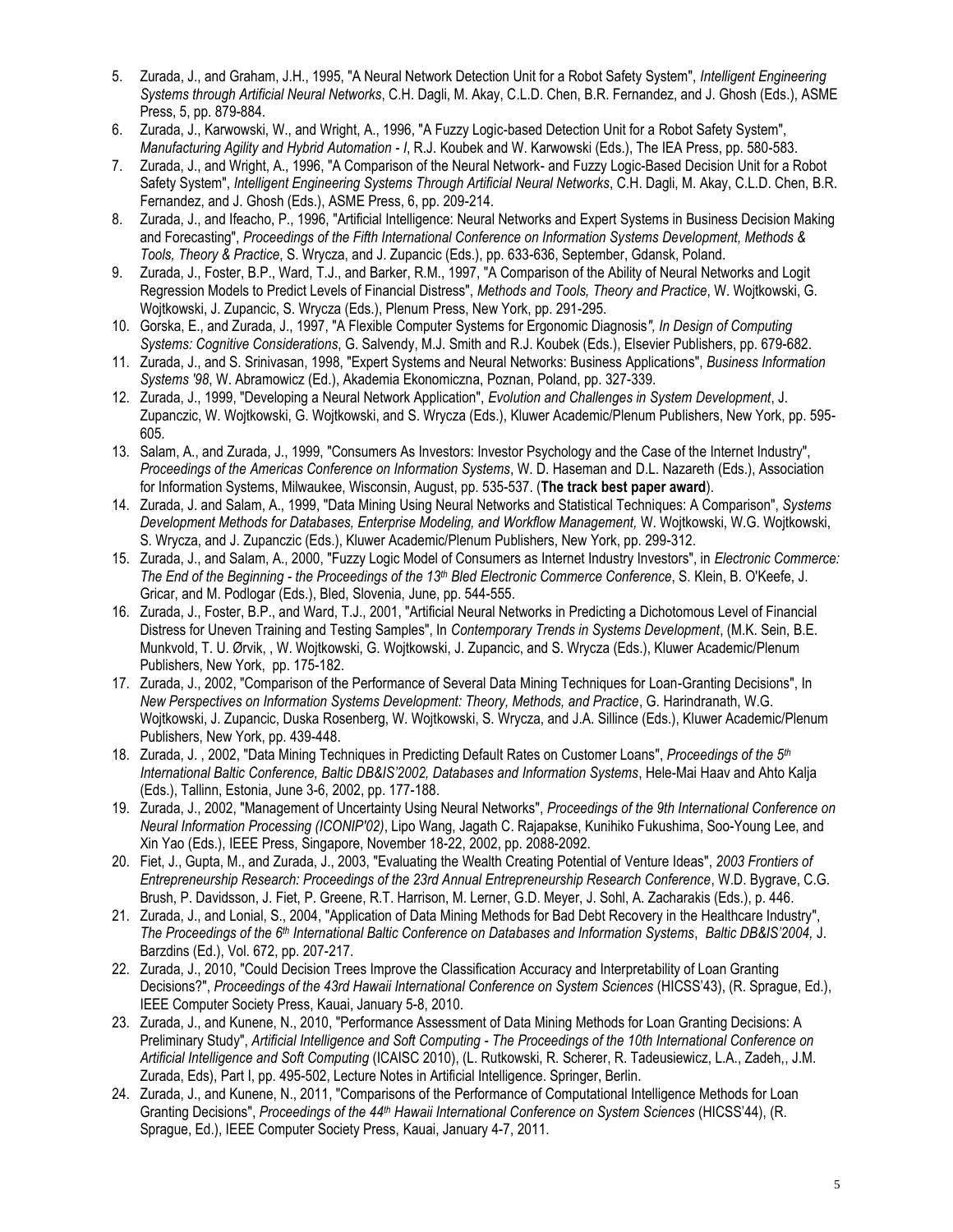- 25. Zurada, J., 2012, "Predicting the Risk of Low Back Disorders Due to Manual Handling Tasks", *Proceedings of the 45th Hawaii International Conference on System Sciences* (HICSS'45), (R. Sprague, Ed.), IEEE Computer Society Press, Maui, Hawaii, USA, January 4-7, 2012, pp. 1080-1088.
- 26. Zurada, J., Shi, D., and Guan, J., 2013, "A Fuzzy Neural Approach to Classifying Low Back Disorders Risks", *Proceedings of the 46th Hawaii International Conference on System Sciences (HICSS'46)*, (R. Sprague, Ed.), IEEE Computer Society Press, pp. 2382-2388.
- 27. Shi, D., Zurada, J., and Guan, J., 2013, "Human Factors Identification in Aviation Incidents Using Topic Mining", *Proceedings of the Seventh China Summer Workshop on Information Management (CSWIM 2013)*, (M. Li, H.J. Wang, D.D. Zeng, Eds.), pp. 143-149, Tianjin, China, June 29-30, 2013.
- 28. Shi, D., Zurada, J., and Guan, J., 2014, "A Neuro-fuzzy Approach to Bad Debt Recovery in Healthcare", *Proceedings of the 47th Hawaii International Conference on System Sciences (HICSS'47)*, (R. Sprague, Ed.), IEEE Computer Society Press, pp. 2888-2897.
- 29. Shi, D., Guan, J., and Zurada, J., 2014, "Improving Performance of Classification Models with Textual Data", *Proceedings of the International Workshop of Information Technology and Internet Finance*, Chengdu, China, June 25, 2014.
- 30. Shi, D., Zurada, J., and Guan, J., 2015, "A Neuro-fuzzy System with Semi-supervised Learning for Bad Debt Recovery in the Healthcare Industry", *Proceedings of the 48th Hawaii International Conference on System Sciences (HICSS'48)*, (T.X. Bui, R. Sprague, Eds.), IEEE Computer Society Press, pp. 3115-3124.
- 31. Shi, D., Zurada, J., and Guan, J., 2016, "A Bayesian Network Approach to Classifying Bad Debt in Hospitals", *Proceedings of the 49th Hawaii International Conference on System Sciences (HICSS'49)*, (T.X. Bui, R. Sprague, Eds.), IEEE Computer Society Press, pp. 3298-3306.
- 32. Kantardzic, M., and Zurada, J., 2016, "Introduction to Streaming Data Analytics and Applications Minitrack", *Proceedings of the 49th Hawaii International Conference on System Sciences (HICSS'49)*, (T.X. Bui, R. Sprague, Eds.), IEEE Computer Society Press, p. 1729.
- 33. Shi, D., Zurada, J., and Guan, J., 2017, "Identification of Human Factors in Aviation Incidents Using a Data Stream Approach", *Proceedings of the 50th Hawaii International Conference on System Sciences (HICSS'50)*, (T.X. Bui, R. Sprague, Eds.), URI: [http://hdl.handle.net/10125/41280,](http://hdl.handle.net/10125/41280) ISBN: 978-0-9981331-0-2, pp. 1073-1082. **The mini-track best paper award.**
- 34. Kantardzic, M., and Zurada, J., 2017, "Introduction to Streaming Data Analytics and Applications Minitrack", *Proceedings of the 50th Hawaii International Conference on System Sciences (HICSS'50)*, (T.X. Bui, R. Sprague, Eds.), URI: [http://hdl.handle.net/10125/41357,](http://hdl.handle.net/10125/41357) ISBN: 978-0-9981331-0-2, p. 1692.
- 35. Zurada, J., Shi, D., Karwowski, W., Guan, J., and Çakit, E., 2019, "Detecting Adverse Events in an Active Theater of War Using Advanced Computational Intelligence Techniques", in Springer - Advances in Intelligent Systems and Computing Series - 13th International Conference on Theory and Application of Fuzzy Systems and Soft Computing — ICAFS 2018, (Aliev, R.A., Kacprzyk, J., Pedrycz, W., Jamshidi, M., Sadikoglu, F.M., Eds.), Vol. 896, pp. 914-921.
- 36. Shi, D., Zurada, J., Karwowski, W., and Guan, J., 2019, "Data Stream Models for Predicting Adverse Events in a War Theater", Proceedings of the 52<sup>nd</sup> Hawaii International Conference on System Sciences (HICSS'52), (T.X. Bui, Ed.), pp. 1164-1173.
- 37. Olszak, C., and Zurada, J., 2019, "Big Data-driven Value Creation for Organizations", *Proceedings of the 52 nd Hawaii International Conference on System Sciences (HICSS'52)*, (T.X. Bui, Ed.), pp. 164-173.
- 38. Olszak, C., Zurada, J., and Goyal, S., 2019, "Introduction to the Business Intelligence & Big Data for Innovative and Sustainable Development of Organizations Mini-track", *Proceedings of the 52 nd Hawaii International Conference on System Sciences (HICSS'52)*, (T.X. Bui, Ed.), pp. 125-126.
- 39. Olszak, C., Zurada, J., and Kozanoglu, D., 2020, "Introduction to the Business Intelligence & Big Data for Innovative and Sustainable Development of Organizations Mini-track", *Proceedings of the 53rd Hawaii International Conference on System Sciences (HICSS'53)*, (T.X. Bui, Ed.), pp. 166-167.
- 40. Shi, D., Guan, J., Zurada, J., and Levitan, A, 2020, "Improving Prediction Models for Mass Assessment: A Data Stream Approach", *Proceedings of the 53rd Hawaii International Conference on System Sciences (HICSS'53)*, (T.X. Bui, Ed.), pp. 1046-1055.
- 41. Shi, D., Cao, S., Zurada, J., Guan, J. 2022, "An Innovative Approach to Modeling Aviation Safety Incidents", *Proceedings of the 55 th Hawaii International Conference on System Sciences (HICSS'55)*, (T.X. Bui, Ed.). Accepted.

### *ARTICLES IN CONFERENCE PROCEEDINGS*

- 1. Ulman, Z., Czyzak, M., and Zurada, J.M., 1991, "Fast Division in Residue Arithmetic", *Proceedings of IEEE Pacific Rim Conference on Communications, Computers and Signal Processing*, (2), pp. 696-699, May, Victoria, B.C., Canada.
- 2. Ulman, Z., Czyzak M., and Zurada, J.M., 1993, "Effective RNS Scaling Algorithm with the Chinese Remainder Theorem Decomposition", *Proceedings of IEEE Pacific Rim Conference on Communications, Computers and Signal Processing*, (2), pp. 528-531, Victoria, B.C., Canada.
- 3. Zurada, J., 1994, "End Effector Target Position Learning Using Feedforward with Error Back-Propagation and Recurrent Neural Networks", *Proceedings of the IEEE International Conference on Neural Networks*, Orlando, Florida, pp. 2633-2638.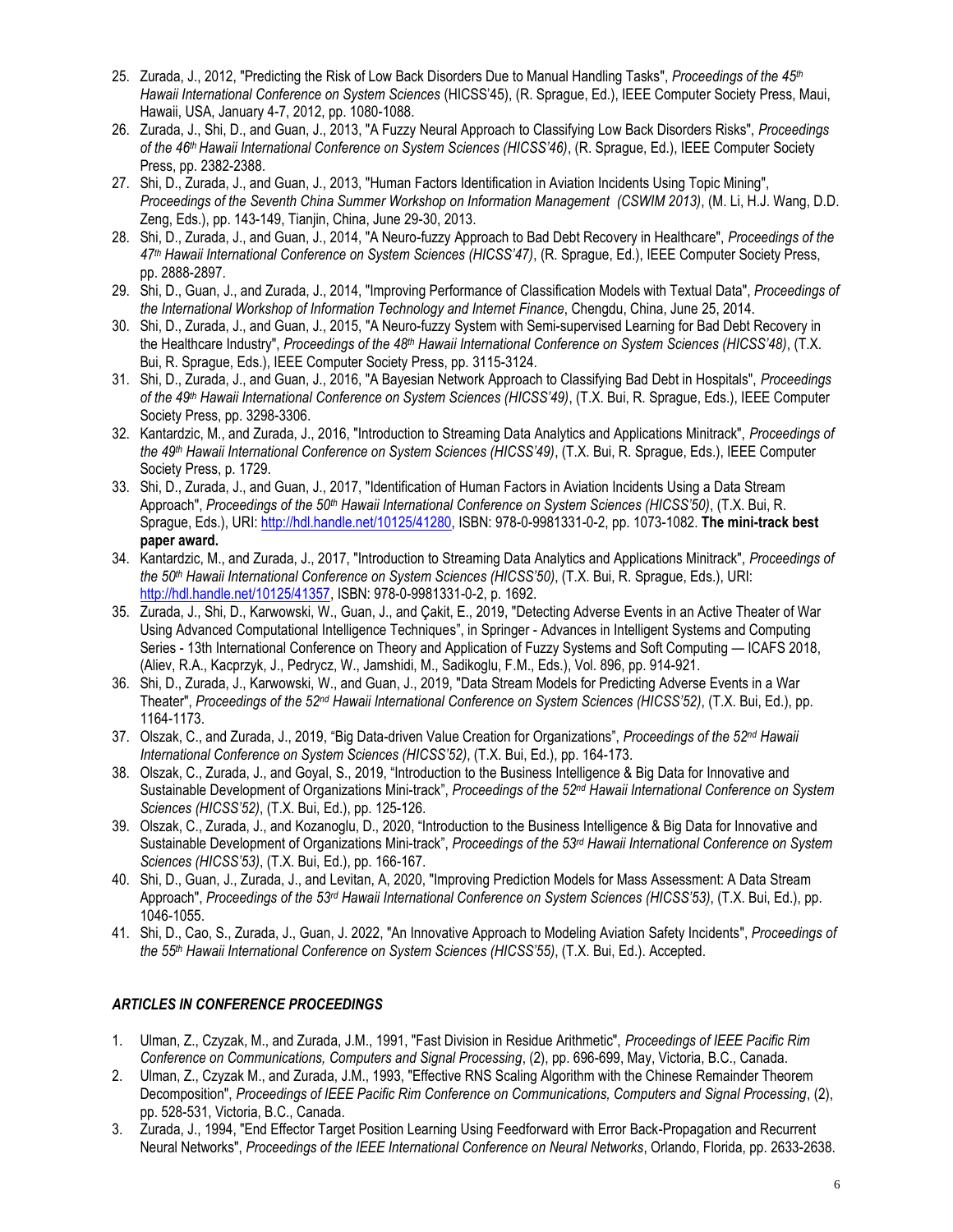- 4. Karwowski, W., , J., and Marras, W., 1994, "A Framework for Neural Network-Based System for Classification of Risk Zurada of Injury Due to Manual Handling Jobs*", Proceedings of the 12-th Congress of the International Ergonomics Association*, Toronto, Canada, pp.
- 5. Zurada, J., Rogers, G., and Graham, J.H., 1995, "Sensory Integration in a Robot Safety System", *Proceedings of the 2nd Annual Student Workshop in Manufacturing Research*, Sponsored by University of Cincinnati and Institute of Advanced Manufacturing Sciences, pp. 7-15.
- 6. Zurada, J., and Graham, J.H., 1995, "A Neural Network-based Robot Safety System*", Proceedings of the IEEE International Conference on Man, Systems, and Cybernetics*, Vancouver, Canada, October, pp. 2922-2927.
- 7. Graham, J.H., Zurada, J., and Rogers, G., 1995, "Development of a Sensory-based Robot Safety System", *Proceedings of the Al-Azhar Engineering Fourth International Conference*, Cairo, Egypt, December, Volume 11, pp. 410-418.
- 8. Graham, J.H., Zurada, J., and Parseai H.P., 1999, "Systems Analysis of Sensory-Based Robot Safety System", *Proceedings of the 3rd International Conference on Engineering Design and Automation (EDA '99)*, August, Vancouver, Canada, pp. 596-600.
- 9. Zurada, J., 2002, "From Data Warehousing to Knowledge Discovery", *Proceedings of the Conference INFOBAZY 2002 – Databases for Science (Bazy Danych dla Nauki)*, pp. 19-25.
- 10. Subhash, L., and Zurada, J., 2004, "Comparing the Performance of Various Data Mining Methods in the Recovery of Bad Debts for the Healthcare Industry", *Proceedings of* t*he 11th International Conference On Recent Advances in Retailing and Consumer Services Science*, Prague, Czech Republic, July 10-13, 2004, p. 119.
- 11. Gohmann, S. F., Guan, J., Zurada, J., "A Comparison of Parametric and Non-parametric Methods to Estimate the Costs of Obesity", *7th World Congress on Health Economics*, Beijing, China, July 12-15, 2009.
- 12. Foster, B. P., Zurada, J., Barney, D. K., "Could Decision Trees Help Improve Farm Service Agency Lending Decisions?", *Proceedings of Allied Academies International Conference*, New Orleans, USA, April 14-16, 2010.
- 13. Zurada, J., "Are Decision Trees the Best Tool for Improvement of the Classification Accuracy Rates and Interpretability of Loan Granting Decisions?", *The AIDIS International Conference on Information Systems*, Avila, Spain, March 11-13, 2011.
- 14. Shi, D., Guan, J., Zurada, J., "Cost-Sensitive Learning for Imbalanced Bad Debt Datasets in Healthcare Industry", Proceedings of the 2015 Asia-Pacific Conference on Computer Aided System Engineering (APCASE' 2015), pp. 30-35, Quito, Ecuador, July 14-16, 2015.
- 15. Shi, D., Guan, J., Levitan, A.S., and Zurada, J. "Improving Prediction Models for Mass Assessment: A Data Stream Approach", *Proceedings of the 11th China Summer Workshop on Information Management (CSWIM 2017)*, pp. 463-468, Nanjing, China, June 23-25, 2017.
- 16. Zurada, J., Donghui, S., Karwowski, W., Guan, J., and Cakit, E. "Detecting Adverse Events in an Active Theater of War Using Data Mining Techniques", *Proceedings of the Eighth International Conference on Business Intelligence and Technology* (*BUSTECH 2018*), pp. 43-44, Barcelona, Spain, Feb 18-22, 2018.

### *PAPERS PRESENTED/TALKS DELIVERED*

- 1. *The 11th Congress of the International Ergonomics Association*, "Risk of Low Back Overexertion Injury Due to Manual Load Lifting in View of the Catastrophe Theory", Paris, France, July 1991.
- 2. *The International Conference on Computer-Aided Ergonomics and Safety*, "APOLIN: A 3-dimensional Ergonomic Design and Analysis System", Tampere, Finland, May 1992.
- 3. *The UC/IAMS (University of Cincinnati/Institute of Advanced Manufacturing Sciences, Inc.) for Manufacturing Research*, "Sensors Integration in Neural Network-Based Robot Safety System", Cincinnati, Ohio, April 1994.
- 4. *The World Congress on Computational Intelligence, IEEE International Conference on Neural Networks*, "End Effector Target Position Learning Using Feed-forward with Error Back-Propagation and Recurrent Neural Networks", Orlando, Florida, June 1994.
- 5. *The International Industrial Ergonomics and Safety Conference*, "A Prototype of the Artificial Neural Network-Based System for Classification of Industrial Jobs with Respect To Risk of Low Back Disorders", San Antonio, Texas, July 1994.
- 6. *The 4th International Conference on Human Aspects of Advanced Manufacturing & Hybrid Automation*, "Concurrent Engineering for Enhancing Worker Safety in Robotic Workcells", Manchester, England, June 1994.
- 7. *The 12-th Congress of the International Ergonomics Association*, "A Framework for Neural Network-Based System for Classification of Risk of Injury Due to Manual Handling Jobs", Toronto, Canada, August 1994.
- 8. *The Computer Science and Engineering Ph.D. Seminar*, "Neural Network-Based Robot Safety System", Louisville, Kentucky, October 1994.
- 9. *The 2nd Annual Student Workshop in Manufacturing Research*, "Sensory Integration in a Robot Safety System", University of Cincinnati and Institute of Advanced Manufacturing Sciences, Cincinnati, Ohio, April 1995.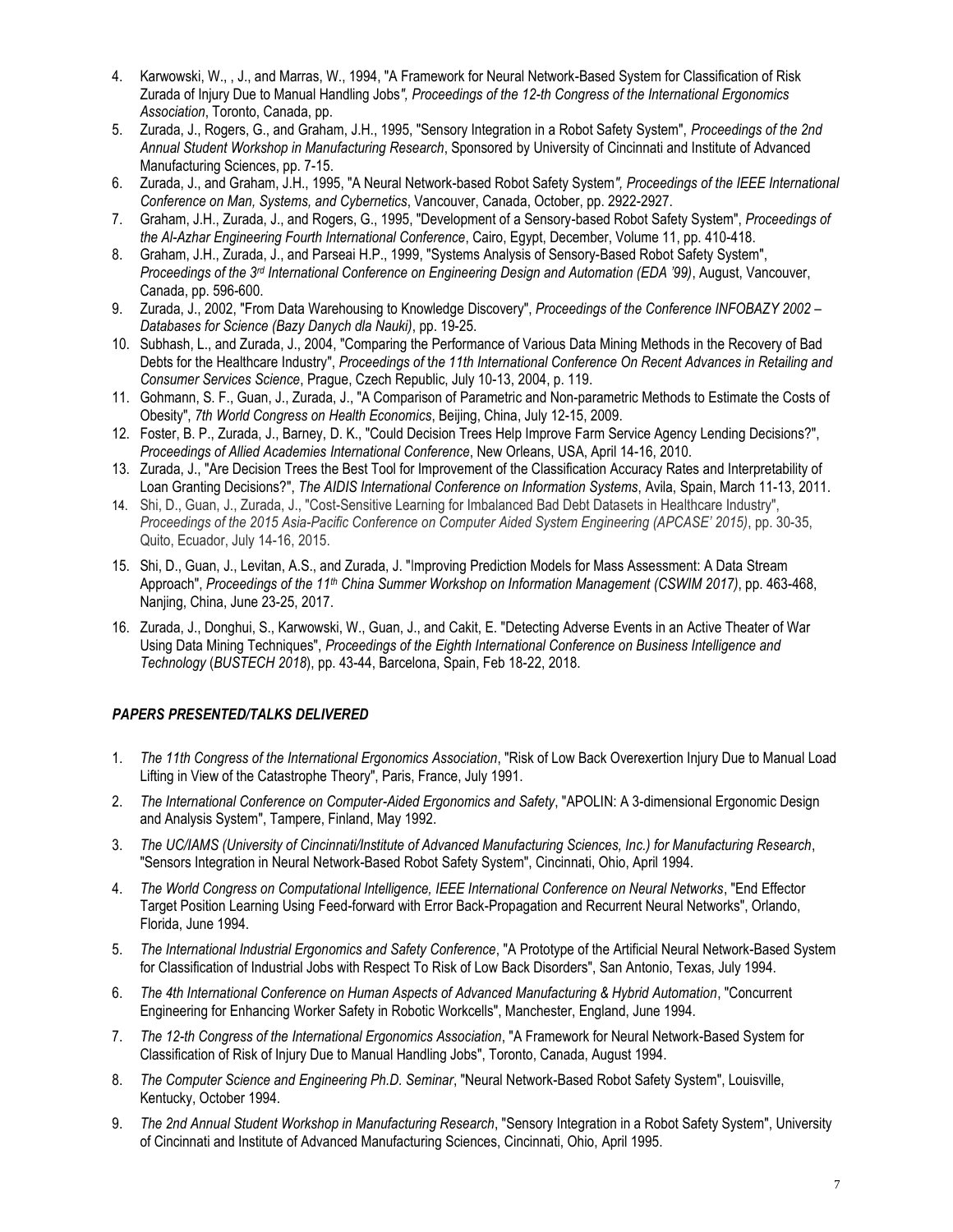- 10. *The IEEE International Conference on Man, System, and Cybernetics*, "A Neural Network-based Robot Safety System", Vancouver, Canada, October 1995.
- 11. *The Artificial Neural Networks for Intelligent Engineering (ANNIE) Conference*, "A Neural Network Detection Unit for a Robot Safety System", St. Louis, Missouri, November 1995.
- 12. *The Al-Azhar Engineering Fourth International Conference*, "Development of a Sensory-based Robot Safety System", Cairo, Egypt, December 1995.
- 13. The Fifth International Conference on Human Aspects of Advanced Manufacturing: Agility and Hybrid Automation, "A Fuzzy Logic-based Detection Unit for a Robot Safety System", Maui, Hawaii, August 1996.
- 14. *The Fifth International Conference on Information Systems Development*, "Artificial Intelligence: Neural Networks and Expert Systems in Business Decision Making and Forecasting", Gdansk, Poland, September 1996.
- 15. *The Conference for Intelligent Engineering Systems Through Artificial Neural Networks*, "A Comparison of the Neural Network- and Fuzzy Logic-Based Decision Unit for a Robot Safety System, St. Louis, Missouri, November 1996.
- 16. *The Sixth International Conference on Information Systems Development*, "A Comparison of the Ability of Neural Networks and Logit Regression Models to Predict Levels of Financial Distress", Boise, Idaho, August 1997.
- 17. *Wismar Hochschule*, "Application of Neural Networks and Expert Systems in Business Decision Making and Forecasting, Wismar, Germany, July 1997. (**Invited**).
- 18. *The Seventh International Conference on Human-Computer Interaction*, "Computer-based System for Workstation Evaluation and Design", San Francisco, California, August 1997.
- 19. *The 2nd International Conference on Business Information Systems*, "Expert Systems and Neural Networks: Business Applications", Poznan, Poland, April 1998.
- 20. *The Institute of Oceanology of the Polish Academy of Science*, "On Neural Networks and Fuzzy Logic", Sopot, Poland, July 1998. (**Invited**).
- 21. *The 7th International Conference on Information Systems Development*, "Developing a Neural Network Application", Bled, Slovenia, September 1998.
- 22. The *Americas Conference on Information Systems*, "Consumers as Investors: Investor Psychology and the Case of the Internet Industry", Milwaukee, Wisconsin, USA, August 1999. (**The track best paper award**.)
- 23. *The Third International Conference on Advanced Manufacturing*, "Systems Analysis of Sensory-Based Robot Safety System", Vancouver, Canada, August 1999.
- 24. *The 9th International Conference on Information Systems Development*, "Artificial Neural Networks in Predicting a Dichotomous Level of Financial Distress for Uneven Training Samples", Kristiansand, Norway, August 2000.
- 25. *The 5th International Baltic Conference, Baltic DB&IS'2002*, "Data Mining Techniques in Predicting Default Rates on Customer Loans", Tallinn, Estonia, June 2002.
- 26. *The Conference INFOBAZY 2002 – Databases for Science* (Bazy Danych dla Nauki), "From Data Warehousing to Knowledge Discovery", Gdansk-Sobieszewo, Poland, June 2002 (**Plenary speech**).
- 27. *The 9th International Conference on Neural Information Processing (ICONIP'02)*, "Management of Uncertainty Using Neural Networks", Singapore, November 18-22, 2002.
- 28. The 2003 *Babson-College Entrepreneurship Research Conference*, "Evaluating the Wealth Potential Venture of Ideas", Boston, Massachusetts, USA, June 2003.
- 29. *The 2003 Academy of Management Meeting*, "The Difficult Employee: A Profile and Perspective", Seattle, Washington, USA, August 2003.
- 30. *The Gdansk Managers Training Foundation*, "From Data Warehouses to Knowledge Discovery and Business Applications", Gdansk, Poland, May 2004. (**Invited**).
- 31. *The 11th International Conference On Recent Advances in Retailing and Consumer Services Science*, "Comparing the Performance of Various Data Mining Methods in the Recovery of Bad Debts for the Healthcare Industry", Prague, Czech Republic, July, 2004.
- 32. *The 2005 International Applied Business Research Conference*, "Neuro-Fuzzy Approach to Bad Debt Recovery in the Healthcare Industry", Puerto Vallarta, Mexico, March 2005.
- 33. *The Technical University of Gdansk,* School of Management and Economics, "From Data Warehouses to Knowledge Discovery", Gdansk, Poland, May 2005. (**Invited**).
- 34. *The University of Louisville – InfoSec Seminar Series*, "Data Mining for Analysis of Rare Events: A Case of Computer Security and Other Applications", Louisville, Kentucky, USA, September 2005. (**Invited**).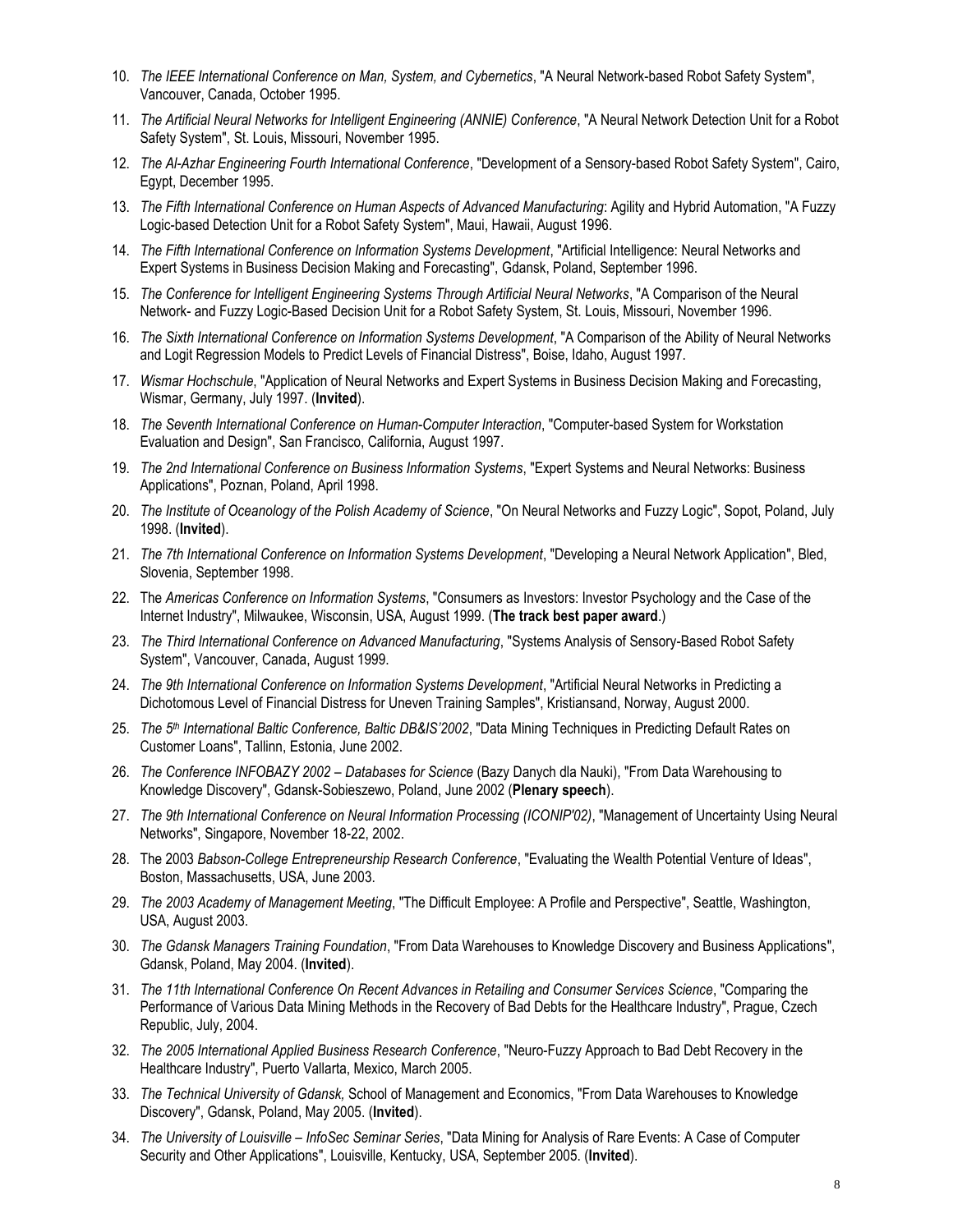- 35. *The University of Kentucky*, Von Allmen School of Accountancy, "Can Decision Trees and Other Data Mining Techniques Assist in Auditors' Going-Concern Evaluations?", Lexington, Kentucky, USA, February, 2006. (**Invited**).
- 36. *The 2006 International Business Research Conference*, "Predicting Default Rates on Consumer Loans Using Computational Intelligence Techniques", Cancun, Mexico, March 2006.
- 37. *The Poznan University College of Business and Foreign Languages*, "From Data Warehouses to Knowledge Discovery", Poznan, Poland, May 2006. (**Invited**).
- 38. *The American Accounting Association Annual Meeting*, "Can Decision Trees and Other Data mining Methods Assist in Auditors' Going-Concern Evaluations?", Washington D.C, USA, August 2006.
- 39. *The Western Australia Chapter of IEEE Computational Intelligence Society and Edith Cowan University*, "Data Mining Methods for Business, Ergonomics, Health, and Science Applications", Perth, Australia, March 2007. (**Invited**).
- 40. *The 2007 Meeting of Southeast Region of the American Accounting Association*, "Use of a Decision Tree as a Potential Tool for Farm Service Administration Lending Decisions: A Research Note", Atlanta, Georgia, USA, May 2007.
- 41. *School of Computer and Electrical Engineering, University of Alberta*, "Neuro-Fuzzy Approaches to Manufacturing and Business Applications", Edmonton, Canada, June 2007. (**Invited**).
- 42. American Real Estate Society 25th Annual Meeting, "Assessment of Real Estate Property Value: A Comparative Study", Monterey, California, USA, April 1-4, 2009.
- 43. *The 7th World Congress on Health Economics*, "A Comparison of Parametric and Non-parametric Methods to Estimate the Costs of Obesity", Beijing, China, July 12-15, 2009.
- 44. *The 43rd Hawaii International Conference on System Sciences (HICSS'43)*, "Could Decision Trees Improve the Classification Accuracy and Interpretability of Loan Granting Decisions?", Kauai, Hawaii, USA, January 5-8, 2010.
- 45. *The 10th International Conference on Artificial Intelligence and Soft Computing (ICAISC 2010)*, "Performance Assessment of Data Mining Methods for Loan Granting Decisions: A Preliminary Study", Zakopane, Poland, June 14-17, 2010.
- 46. *The 44th Hawaii International Conference on System Sciences (HICSS'44)*, "Comparisons of the Performance of Computational Intelligence Methods for Loan Granting Decisions", Kauai, Hawaii, USA, January 4-7, 2011.
- 47. *The AIDIS International Conference on Information Systems*, "Are Decision Trees the Best Tool for Improvement of the Classification Accuracy Rates and Interpretability of Loan Granting Decisions?", Avila, Spain, March 11-13, 2011.
- 48. *The 45th Hawaii International Conference on System Sciences (HICSS'45)*, "Predicting the Risk of Low Back Disorders Due to Manual Handling Tasks", Maui, Hawaii, USA, January 4-7, 2012.
- 49. *The 46th Hawaii International Conference on System Sciences (HICSS'46)*, "A Fuzzy Neural Approach to Classifying Low Back Disorders Risks", Maui, Hawaii, USA, January 7-10, 2013.
- 50. *The 7th China Summer Workshop on Information Management (CSWIM 2013)*, "Human Factors Identification in Aviation Incidents Using Topic Mining", Tianjin, China, June 29-30, 2013.
- 51. *The 47th Hawaii International Conference on System Sciences (HICSS'47)*, "A Neuro-fuzzy Approach to Bad Debt Recovery in Healthcare", Big Island, Hawaii, USA, January 6-9, 2014.
- 52. *The International Workshop of Information Technology and Internet Finance*, "Improving Performance of Classification Models with Textual Data", Chengdu, China, June 25, 2014.
- 53. *The 48th Hawaii International Conference on System Sciences (HICSS'48)*, "A Neuro-fuzzy System with Semi-supervised Learning for Bad Debt Recovery in the Healthcare Industry", Kauai, Hawaii, USA, January 5-8, 2015.
- 54. *The 2015 Asia-Pacific Conference on Computer Aided System Engineering (APCASE' 2015)*, "Cost-Sensitive Learning for Imbalanced Bad Debt Datasets in Healthcare Industry", Quito, Ecuador, July 14-16, 2015.
- 55. *The 49th Hawaii International Conference on System Sciences (HICSS'49)*, "A Bayesian Network Approach to Classifying Bad Debt in Hospitals", Kauai, Hawaii, USA, January 5-8, 2016.
- 56. *The 50th Hawaii International Conference on System Sciences (HICSS'50)*, "Identification of Human Factors in Aviation Incidents Using a Data Stream Approach", Big Island, Hawaii, USA, January 4-7, 2017. (**The minitrack best paper award**.)
- 57. *The 11th China Summer Workshop on Information Management (CSWIM 2017)*, "Improving Prediction Models for Mass Assessment: A Data Stream Approach", Nanjing, China, June 24-25, 2017 (poster).
- 58. *The Eights International Conference on Business Intelligence and Technology (BUSTECH 2018)*, "Detecting Adverse Events in an Active Theater of War Using Data Mining Techniques", Barcelona, Spain, Feb 18-22, 2018.
- 59. The 52<sup>nd</sup> Hawaii International Conference on System Sciences (HICSS'52), "Detecting Adverse Events in an Active Theater of War Using Advanced Computational Intelligence Techniques", Maui, Hawaii, USA, Jan 6-9, 2019.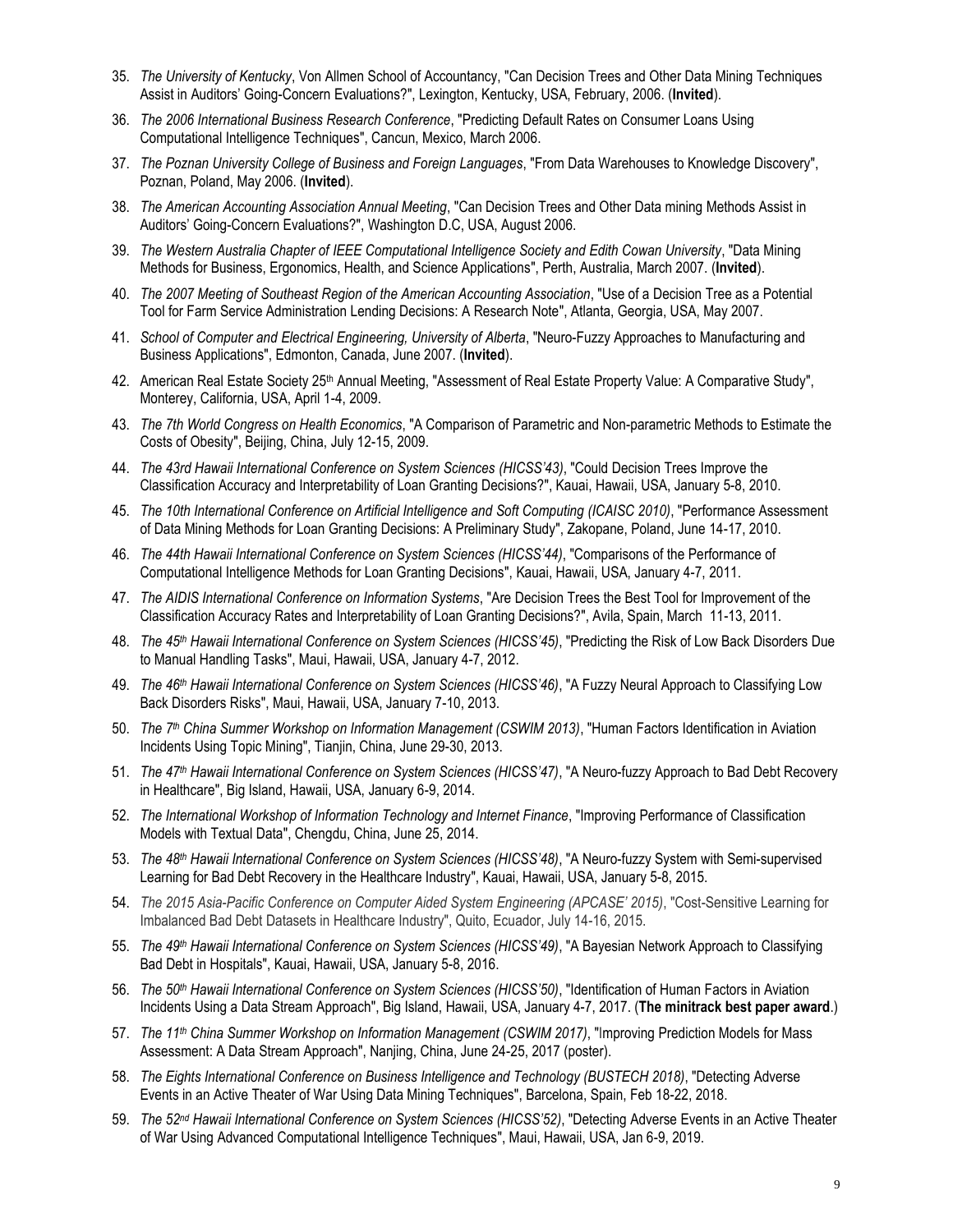- 60. *The 52 nd Hawaii International Conference on System Sciences (HICSS'52)*, "Big Data-driven Value Creation for Organizations", Maui, Hawaii, USA, Jan 6-9, 2019.
- 61. *The Ninth International Conference on Business Intelligence and Technology (BUSTECH 2019)*, "Detecting Adverse Events in an Active Theater of War Using Data Mining Techniques", May 5-9, 2019, Venice, Italy.
- 62. *The 30th Production and Operations Management Society Conference (POMS-2019 Conference)*, "Predicting Healthcare Adverse Events Using Data Stream Models", May 2-6, 2019, Washington DC, USA.
- 63. The 53<sup>rd</sup> Hawaii International Conference on System Sciences (HICSS'53), "Improving Prediction Models for Mass Assessment: A Data Stream Approach", Maui, Hawaii, USA, Jan 7-10, 2020.

#### *Ph.D. DISSERTATION COMMITTEES AND THESIS EXAMINER*

- 1. Ph.D. Dissertation Committee, Member, *A Model for Mining Distributed Frequent Sequences*, Maha Mohamed Soliman, Computer Science Engineering, J.B. Speed Engineering School, University of Louisville, Louisville, KY, USA, (2004-2005).
- 2. Ph.D. Dissertation Committee, Member, *CCFDP: Collaborative Click Fraud Detection and Prevention System*, Li Ge, Computer Science Engineering, J.B. Speed Engineering School, University of Louisville, Louisville, KY, USA, (2005-2007).
- 3. Ph.D. Dissertation Committee, Member, *Examination, Properties, and Algorithms for Maximal Outerplanar Graphs*, Benjamin Allgeier, Department of Mathematics, College of Arts and Sciences, University of Louisville, Louisville, KY, USA, (2007-2008).
- 4. Ph.D. Thesis, Examiner, *Spatial Indexing for Creating Company Profiles*, Agata Filipowska, Macquarie University, Melbourne, Australia, 2010.
- 5. Ph.D. Dissertation Committee, Member, *A Reduced Labeled Samples (RLS) Framework for Classification of Imbalanced Concept-Drifting Streaming Data*, Elaheh Arabmakki, Computer Science Engineering, J.B. Speed Engineering School, University of Louisville, Louisville, KY, USA, (2014-2016).

#### *GRANT PROPOSALS FUNDED*

- 1. \$13,500, Principal Investigator, U.S. Army, Directorate of Force Development, Fort Knox, Kentucky. Project title: "Assistance in Management of the Army Research Laboratory Effort Concerning a Constructive Simulation Modeling of Task and Workload Analysis of Battalion and Brigade Command Posts", Summer 1996.
- 2. \$4,000, Principal Investigator, The Intramural Research Incentive Grant, Vice President for Research, University of Louisville, Louisville, Kentucky. Project title: "Knowledge Discovery Using Neural Networks and Fuzzy Logic - Predicting Financial Performance of Firms", December 1998.
- 3. \$2,800, Principal co-investigator, The College of Business Continuous Improvement Grant, University of Louisville, "Webbased Assisted Learning of the Database Design Course", June 2001.
- 4. \$16,000, Principal investigator, Summer Research Grant, College of Business, University of Louisville, Louisville, KY, Project title: "The Effect of Human Factors Issues in Aviation Safety Incident Reports", Summer 2008.
- 5. \$16,000, Principal investigator, Summer Research Grant, College of Business, University of Louisville, Louisville, KY, Project title: "Neuro-fuzzy Systems for Real Estate Property Valuation", Summer 2010.
- 6. \$7,000, Principal investigator, Summer Research Grant, College of Business, University of Louisville, Louisville, KY, Project title: "Investigation of the Influence of Human Factors Issues in Voluntarily Submitted Aviation Safety Incident Reports", Summer 2012.
- 7. \$8,000, Principal investigator, Summer Research Grant, College of Business, University of Louisville, Louisville, KY, Project title: "A Neuro-Fuzzy Approach to Classifying Work Related Low Back Disorders Risks Due to Manual Material Handling Tasks", Summer 2013.
- 8. \$16,000, Principal investigator, Summer Research Grant, College of Business, University of Louisville, Louisville, KY, Project title: "An Innovative Approach to Market Segmentation for Improved Price Prediction", Summer 2014.
- 9. \$16,000, Principal investigator, Summer Research Grant, College of Business, University of Louisville, Louisville, KY, Project title: " An Investigation of the Performance of Computational Intelligence and Soft Computing Methods for Bad Debt Recovery in the Healthcare Industry", Summer 2015.
- 10. \$8,000, Principal investigator, Summer Research Grant, College of Business, University of Louisville, Louisville, KY, Project title: "A Bayesian Network Approach to Classifying Bad Debt in Hospitals", Summer 2016.
- 11. \$8,000, Principal investigator, Summer Research Grant, College of Business, University of Louisville, Louisville, KY, Project title: "Predicting Adverse Events Based on Infrastructure Spending in an Active Theater of War Using Advanced Data Mining Techniques", Summer 2017.
- 12. \$16,000, Co-principal investigator, Summer Research Grant, College of Business, University of Louisville, Louisville, KY,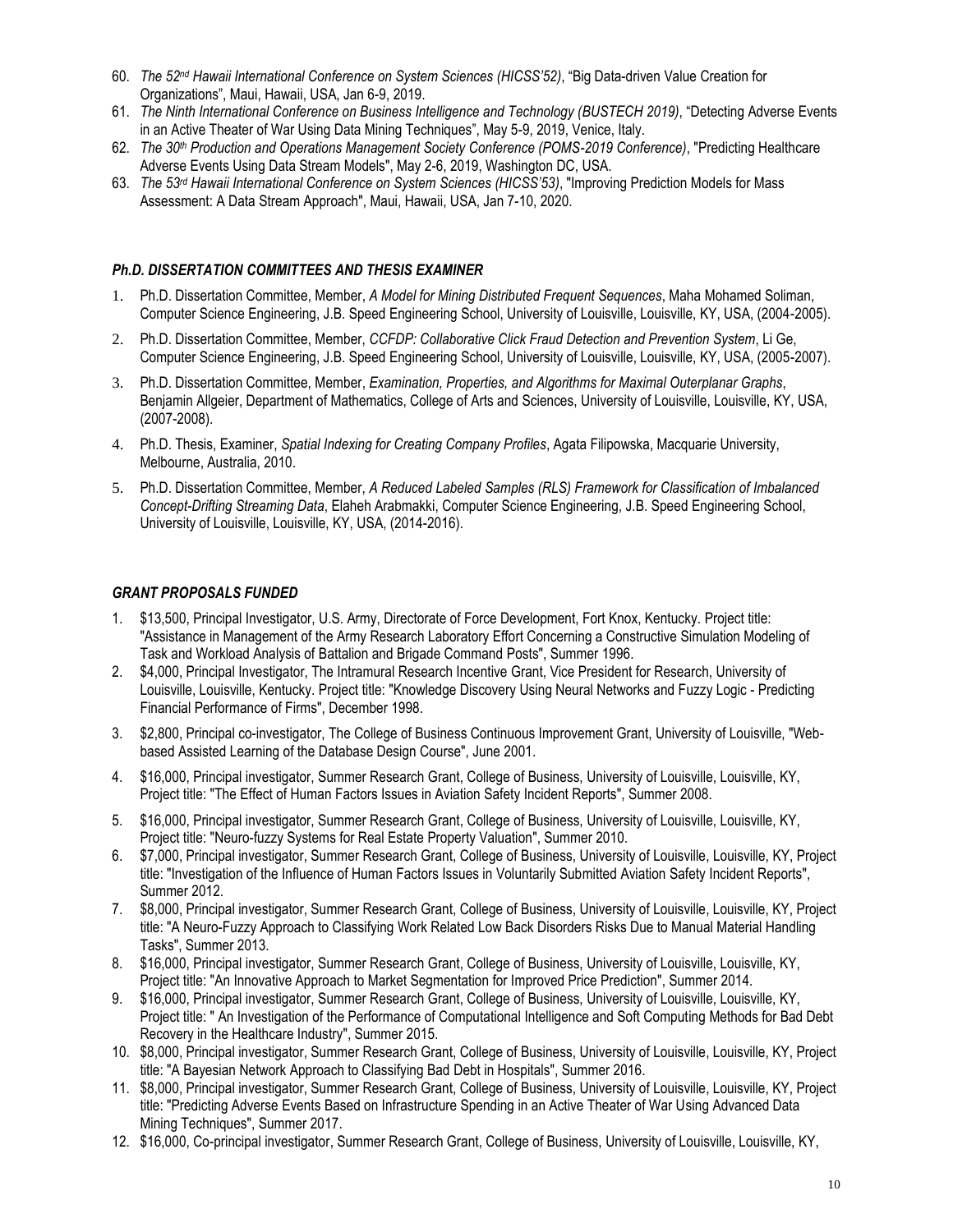Project title 1: "Detecting Adverse Events in an Active Theater of War Using Data Mining and Data Streaming Techniques", Project title 2: Data Streaming Analytics: A Potential Cure for the Healthcare's Big Data Problems", Summer 2018.

- 13. \$16,000, Co-principal investigator, Summer Research Grant, College of Business, University of Louisville, Louisville, KY, Project title: "Predicting Adverse Events Using Data Streaming Techniques", Summer 2019.
- 14. \$16,000, Principal investigator, Summer Research Grant, College of Business, University of Louisville, Louisville, KY,
- Project title: "Improving Prediction Models for Mass Assessment: A Data Stream Approach", Summer 2020. 15. \$8,000, Principal investigator, Summer Research Grant, College of Business, University of Louisville, Louisville, KY, Project
- title: "A Data Stream Approach to Predicting Risk: An Incremental Learning Model", Summer 2021.

### *TEACHING*

*Semester Courses Taught:*

- 1. Data Mining
- 2. Infrastructure Technologies
- 3. Database Design
- 4. Artificial Intelligence and Exploration of Business Data
- 5. Computer Architecture and Operating Systems
- 6. Business Data Communications
- 7. Introduction to Cryptography
- 8. Programming Languages: C++, C, SAS (Statistical Analysis System), COBOL, FORTRAN, and BASIC
- 9. Microcomputer Applications
- 10. Computer Information Systems
- 11. Applied Statistics for the Information Sciences
- 12. Data and File Structures
- 13. Advanced Programming and Computational Methods
- 14. Numerical Analysis
- 15. Introduction to Computers
- 16. Algorithms and Programming in Research
- 17. Supervised Students' Independent Studies

### *Short Courses Taught (1-2 days)*:

- 1. Beginning & Advanced SAS
- 2. SAS Graphics
- 3. Database Management for Researchers

#### *INSTRUCTIONAL MATERIALS*

- 1. Zurada, J., 1993, "FORTRAN Programs in VM/CMS Environment", *University of Louisville Printing and Publication Services*, Louisville, KY, Course Pack, 51 pages.
- 2. Srinivasan, S., and Zurada, J., 1996, "Modern Cobol A True Business Perspective", *GrayBookstore*, Louisville, KY, Course Pack, 430 pages.

### **PROFESSIONAL ACTIVITIES & MEMBERSHIPS**

#### *SERVED ON CONFERENCE PROGRAM COMMITTEES/REVIEWED PAPERS*

- 1. The Annual Conferences on Information Systems Development (ISD'1997 through ISD'2014). These 18 conferences were held in Gdansk, Poland; Boise, ID, USA; Bled, Slovenia; London, England; Riga, Latvia; Vilnius, Lithuania; Kristiansand, Norway; Melbourne, Australia; Budapest, Hungary; Galway, Ireland; Nanchang, China; Berlin, Germany; Prague, Czech Republic.
- 2. The annual/biennial Conferences on Business Information Systems (BIS'1998 through BIS'2016). These 18 conferences were held in Colorado Springs, CO, USA; Poznan, Poland; Innsbruck, Austria; Vilnius, Lithuania, and Cyprus to name a few.
- 3. Federated Conference on Computer Science and Information Systems (FedCSIS'2013-FedCSIS'2016). These 4 conferences were held in Cracow, Warsaw, Lodz, and Gdansk; Poland.
- 4. The 15th Americas Conference on Information Systems (AMCIS'2009), San Francisco, CA, USA, August 2009.
- 5. The International Conference on Information Systems (ICIS'2009), Phoenix, Arizona, USA, December 2009.
- 6. The 13th International Conference on Information Processing and Management of Uncertainty in Knowledge-Based Systems, Dortmund, Germany, June-July, 2010.
- 7. The 5<sup>th</sup>, 6<sup>th</sup>, 8<sup>th</sup>, and 9<sup>th</sup> International Conferences on Databases and Information Systems (BALT'2002, BALT'2004, BALT'2008, and BALT'2010). These 4 conferences were held in Tallinn, Estonia; Riga, Latvia; and Vilnius, Lithuania.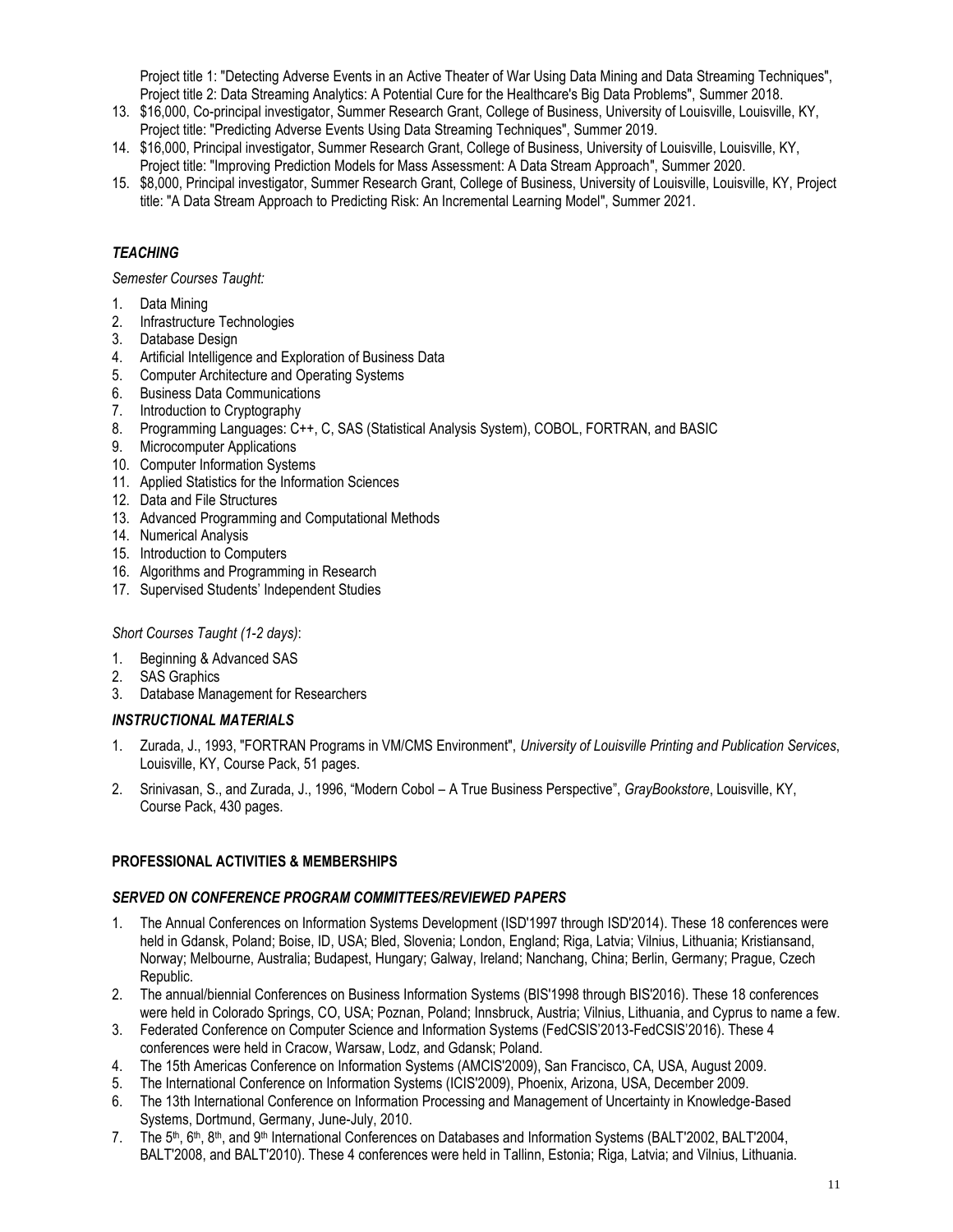- 8. The International Conferences on Machine Learning and Applications (ICMLA'2004, Louisville, KY, USA; ICMLA'2005, Los Angeles, CA, USA).
- 9. International Workshops on Flexible Database and Information Systems Technology (FlexDBIST'2006, Cracow, Poland; FlexDBIST'2009, Linz, Austria).
- 10. International Multiconference on Computer Science and Information Technology, October 2010, Wisła, Poland.
- 11. The 40<sup>th</sup>, 44<sup>th</sup>, and 45<sup>th</sup> Hawaii International Conferences on Systems Science (HICCS'2007, HICSS'2011, HICSS'2012). These conferences were held in Hawaii, USA.
- 12. ICT Management for Global Competitiveness and Economic Growth in Emerging Economies 2012 Conference, September, 2012, Wroclaw, Poland.

### **JOUARNAL SPECIAL ISSUE EDITOR**

- 1. *Information Systems Management*, "Business Intelligence & Big Data for Innovative and Sustainable Development of Organizations", C. Olszak and J. Zurada (Eds.), 37(3), 2020.
- 2. *Information Systems Management*, "Business Intelligence & Big Data for Innovative and Sustainable Development of Organizations", Dilek C. Kozanoglu, C. Olszak and J. Zurada (Eds.), 2021

#### *CHAIRED CONFERENCE SESSIONS/MINITRACKS*

- 1. The Human Aspects of Advanced Manufacturing and Hybrid Automation Conference (HAAMAHA'1996), Maui, Hawaii, August 1996.
- 2. The Information Systems Development Conference (ISD'1997), Boise, Idaho, August 1997.
- 3. The Information Systems Development Conference (ISD'1998), Bled, Slovenia, September 1998.
- 4. The Information Systems Development Conference (ISD'2000), Kristiansand, Norway, August 2000.
- 5. The 5th Baltic International Conference on Databases and Information Systems (BALT'2002), Tallinn, Estonia, June 2002.
- 6. The 9th International Conference on Neural Information Processing (ICONIP'2002), Singapore, November 2002.
- 7. The AIDIS International Conference on Information Systems*, Information Management Mini-track*, Avila, Spain, March 2011.
- 8. The 49<sup>th</sup> Hawaii International Conference on System Sciences, *Streaming Data Analytics and Applications Mini-track*, Kauai, Hawaii, USA, January 2016.
- 9. The 50<sup>th</sup> Hawaii International Conference on System Sciences, *Streaming Data Analytics and Applications Mini-track*, Kauai, Hawaii, USA, January 2017.
- 10. The 52nd Hawaii International Conference on System Sciences, *Business Intelligence & Big Data for Innovative and Sustainable Development of Organizations Mini-track*, Maui, Hawaii, USA, January 2019.
- 11. The 53<sup>rd</sup> Hawaii International Conference on System Sciences, *Business Intelligence & Big Data for Innovative and Sustainable Development of Organizations Mini-track*, Maui, Hawaii, USA, January 2020.
- 12. The 54<sup>th</sup> Hawaii International Conference on System Sciences, *Business Intelligence & Big Data for Innovative and Sustainable Development of Organizations Mini-track*, Maui, Hawaii, USA, January 2021.

#### *JOURNAL PAPER REVIEWS*

- 1. *IEEE Transactions on Neural Networks*
- 2. *Fuzzy Sets and Systems*
- 3. *Neural Computing and Applications*
- 4. *Decision Support Systems*
- 5. *Expert Systems with Applications*
- 6. *Simulation Modeling Practice and Theory*
- 7. *Information & Management*
- 8. *European Journal of Operational Research*
- 9. *Theoretical Issues in Ergonomics Science*
- 10. *Journal of Electronic Commerce Research*
- 11. *Journal of Environmental Management*
- 12. *Human Factors and Ergonomics in Manufacturing*
- 13. *Journal of Research and Practice in Information Technology*
- 14. *Information Systems Management*
- 15. *WIREs: Data Mining and Knowledge Discovery*
- 16. *Intelligent Systems in Accounting, Finance and Management*

#### *BOOK REVIEWS*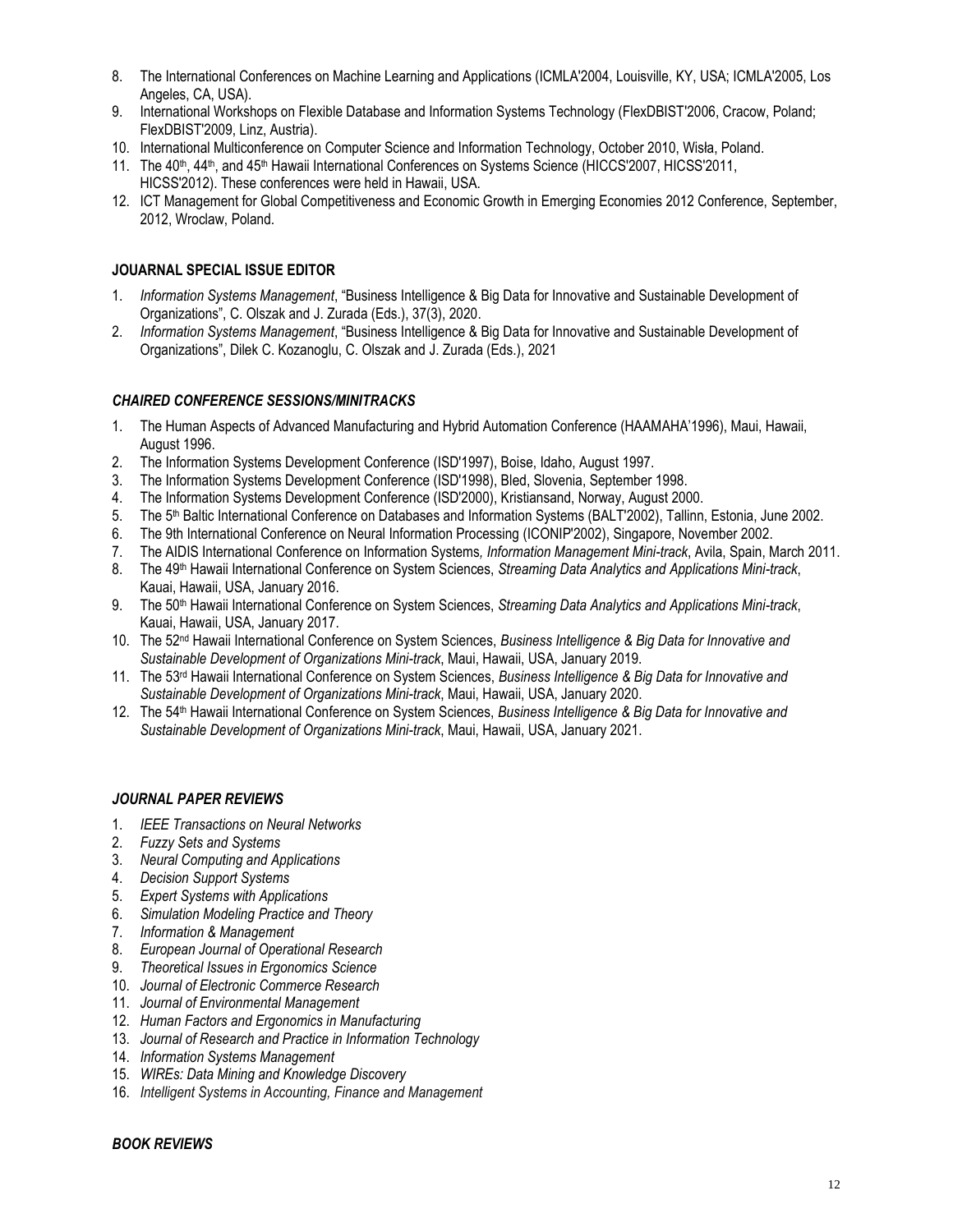- 1. *Modular FORTRAN*, G. Bronson, Scott/Jones, Inc., Publishers, 1995.
- 2. *The Architecture of Computer Hardware and Systems Software*, I. Englander, 2nd edition, J. Wiley & Sons, 1997
- 3. *SAS Applications Programming: A Gentle Introduction*, F. DiIorio, Boston, MA: PWSKENT Publishing Company, 1991.
- 4. *Operating Systems: A Systematic View*, W.S. Davis and T. M. Rajkumar, 5<sup>th</sup> edition, 2001, Addison/Wesley.
- 5. *Database Management with Web Site Development Applications*, G. Riccardi, 2004, Addison-Wesley.
- 6. *Introduction to Business Data Mining*, D. Olson and Y. Shi, 2006, McGraw-Hill.
- 7. *Introduction to Statistics and Probability* (in Polish), T. Gorecki, 2006, Publisher was not determined then.
- 8. *The Architecture of Computer Hardware and Systems Software*, I. Englander, 3rd edition, 2001, John Wiley & Sons.
- 9. *The Architecture of Computer Hardware and Systems Software*, I. Englander, 4th edition, 2009, John Wiley & Sons.
- 10. *Data Mining: Concepts, Models, Methods & Algorithms*, M. Kantardzic, IEEE Press/Wiley, 2011.

### *GRANT PROPOSAL REVIEWS*

- 1. *National Science Foundation (NSF), 2004, Washington, USA.*
- 2. *School of Computing, National University of Singapore, 2005, Singapore.*

### *PROFESSIONAL ORGANIZATIONS*

- 1. Member of the Institute of Electrical and Electronics Engineers (IEEE), 1992-2017.
- 2. Member of the Association for Computing Machinery (ACM), 2000-2014.

### **SERVICE (DEPARTMENT, SCHOOL, UNIVERSITY, COMMUNITY)**

- 1. College of Business Award and Scholarship Committee (Spring 2017 now).
- 2. College of Business MSBA Curriculum Committee (2018 now).
- 3. Faculty Search Committee, Computer Information Systems Department (2011-2012).
- 4. College of Business Research Committee (2006 2010), Fall 2018 and part of Spring 2019.
- 5. College of Business Undergraduate Curriculum Committee (2010 2016).
- 6. Committee for High Performance Computing (HPC), University of Louisville (2009-2010).
- 7. The Greater Louisville Inc., The Metro Chamber of Commerce, Louisville, KY, USA.Top TeN Awards Committee Member (2006).
- 8. College of Business Grievance Committee (2005).
- 9. College of Business Personnel Committee (2000-2004).
- 10. College of Business Recruitment and Retention Committee (Fall 2004 Spring 2005).
- 11. College of Business International Officer, University of Louisville (1997-1999).
- 12. Member of the Faculty Search Committee, Computer Information Systems Department (1998-2000).
- 13. Member of the University of Louisville Provost Advisory Committee for International Affairs (1997-1999).
- 14. Computer Information Systems Department Co-op Faculty Coordinator (1996-1999).
- 15. Students' and Part-time Teachers' Mentor (1990-1995).
- 16. Member of the Athens, San Salvador, Singapore, and Hong Kong International MBA Programs Team (1996-2000).
- 17. Computer Information Systems Department Computer Lab Coordinator (1990-96).
- 18. Liaison between Information Technology and the Information Science and Data Processing Office (1990-1994).

# **HONORS, AWARDS, AND LICENSES**

- 1. Distinguished Research and Development Award from the International Association of Assessing Officers for the paper by Zurada, J., A. S. Levitan and J. Guan, 2011, "A Comparison of Regression and Artificial Intelligence Methods in a Mass Appraisal Context", *Journal of Real Estate Research*, 33(3), 349-387.
- 2. The University of Louisville College of Business Faculty Excellence Award, 1998.
- 3. The University of Louisville Nomination for the Conference of Southern Graduate Schools 1998 Achievement Award for New Scholars, 1997.
- 4. School of Business Outstanding Scholarship Award, University of Louisville, 1996.
- 5. Gdansk University President's Award for developing the software package for computer-aided instruction (1981).
- 6. Designer of Software Systems License, awarded in 1979 by the Chief Chamber of Technology, Gdansk, Poland
- 7. Gdansk University President's Award for contribution to university's sponsored research (1975, 1978).

### **PERSONAL**

Status: married, 1 child, U.S. citizen (naturalized), Polish citizen (by birth) Languages: Polish (native)